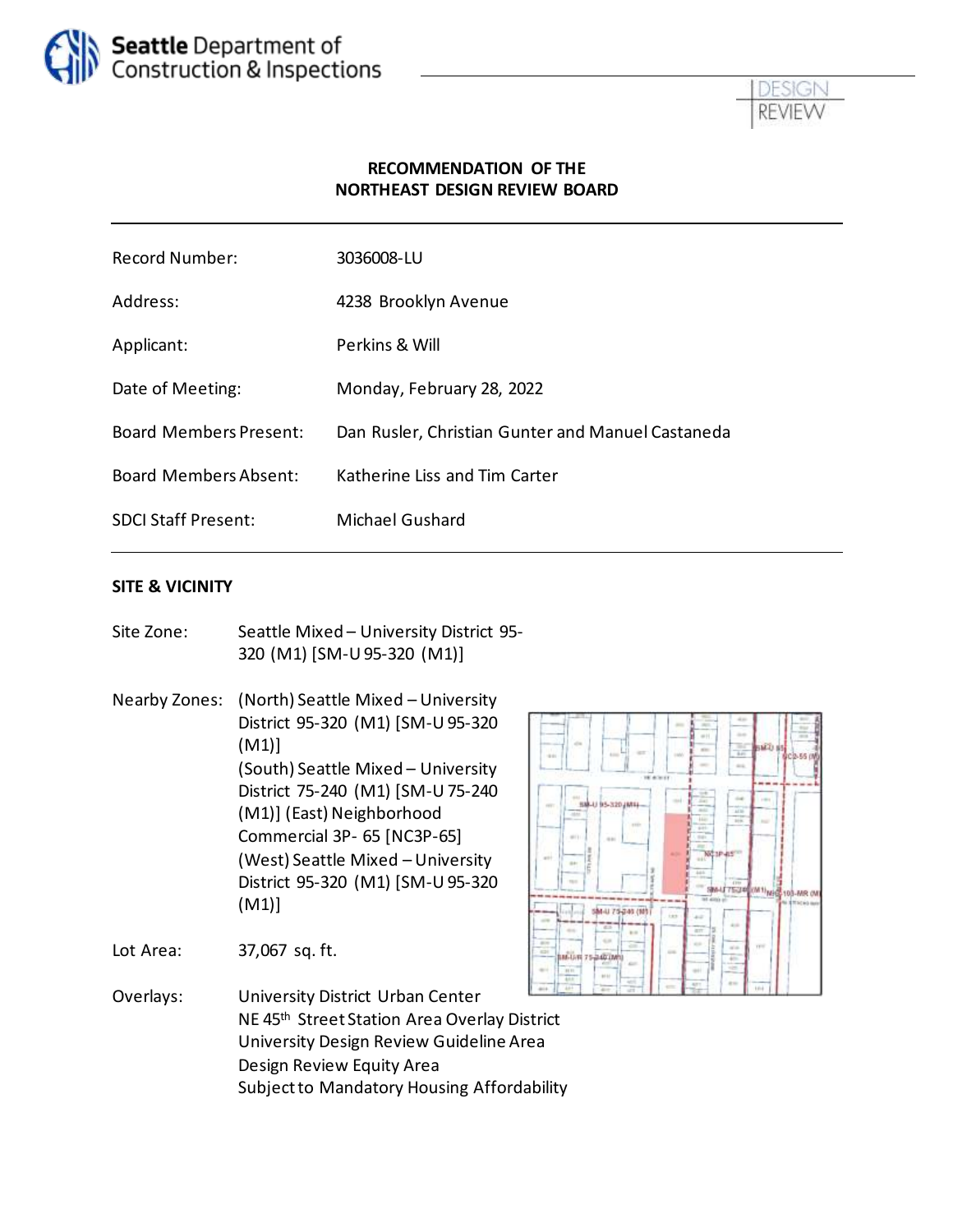#### **Current Development:**

The subject site is currently under construction with the development of a below-grade light rail transit tunnel and above-grade station headhouse.

#### **Surrounding Development and Neighborhood Character:**

The subject site is located at the northeast corner of Brooklyn Ave NE and NE 43rd St in the University District Urban Center. Adjacent to the site are the historic City Landmark structure the Neptune Building to the north; lowrise commercial structures to the east; a multifamily residential structure to the south; and the UW Tower, UW Annex Building, and a proposed future pocket park to the west. Brooklyn Ave NE is a designated neighborhood green street and a collector arterial. At the north end of the block, NE 45th St provides east-west circulation across north Seattle and intercepts Interstate 5 one third of a mile to the west. University Way NE ("The Ave") is located one block to the east. The University of Washington campus begins two blocks to the east and extends to the southeast. The immediate vicinity is largely comprised of mixed-use commercial and residential, multifamily residential, retail, service, and parking uses. The area was rezoned from Neighborhood Commercial 3P-65 to Seattle Mixed – University District 98-320 (M1) on 4/1/17.

The neighborhood character outside the campus boundaries is eclectic with no one single architectural style dominating. Most are older buildings ranging from one to eight stories in height and the neighborhood is expected to change to include new high-rise structures in the future. Design details consider pedestrian experience, such as bright signage, awnings, small storefronts, material variation, glazing and developed alleys. Placemaking corners at intersections are embraced by windows wrapping both facades. Newer construction similarly focuses on street connections and ground-level activity. Older structures commonly have brick facades, punched windows with mullion patterns and modest landscaping.

The University District is experiencing a growth trend due to zoning changes in which midrise and highrise residential structures are replacing lowrise developments. Multiple projects in the vicinity are currently in review or under construction for proposed development, including the University District Link light rail station at 4328 Brooklyn Ave NE, 4121 Brooklyn Ave NE, 4536 Brooklyn Ave NE, 4519 Brooklyn Ave NE, 4530 12th Ave NE, and 1415 NE 43rd St.

#### **Access:**

Vehicular access is proposed from the alley. Pedestrian access is proposed from Brooklyn Ave NE and NE 43rd St.

#### **Environmentally Critical Areas:**

No mapped environmentally critical areas are located on the subject site.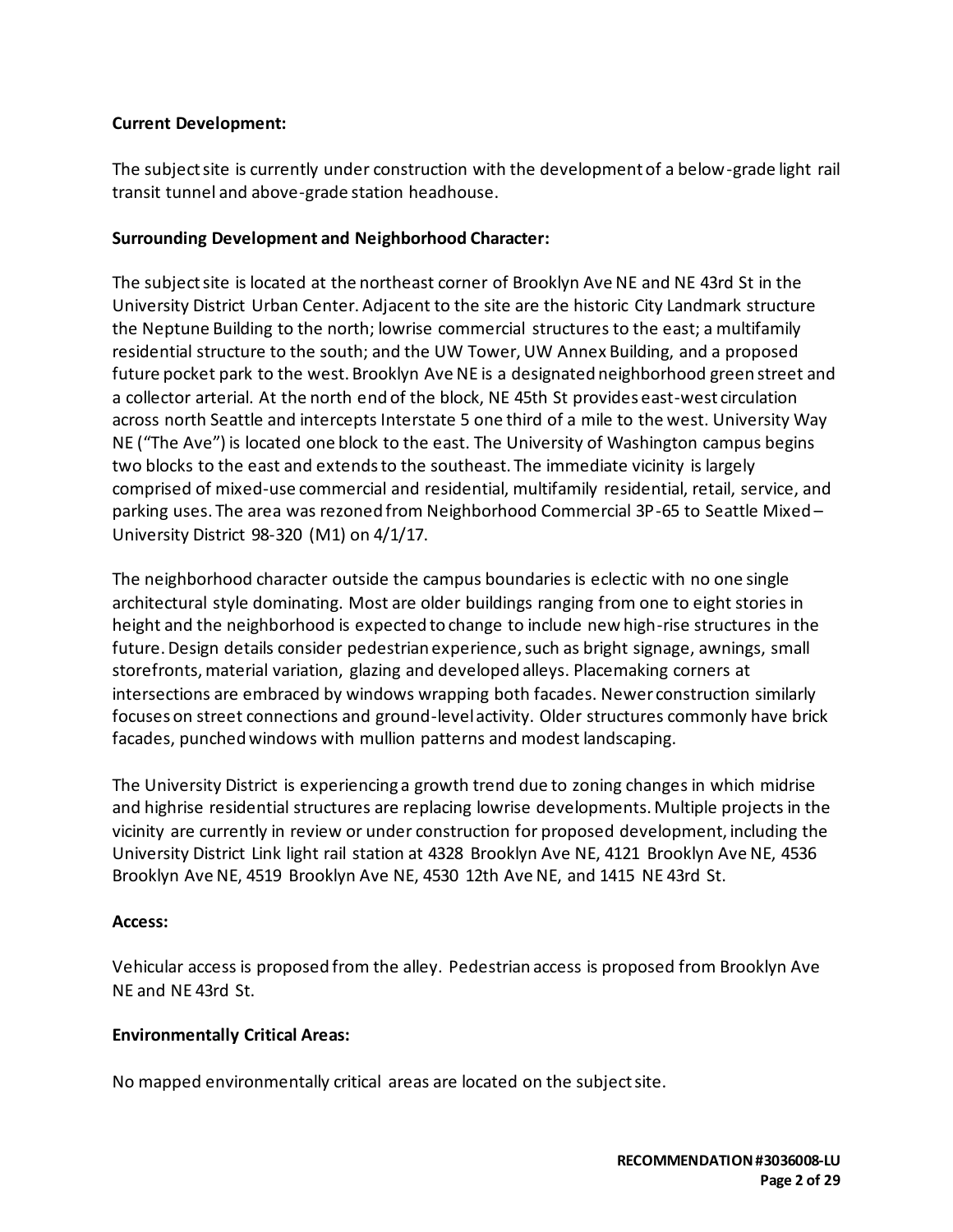### **PROJECT DESCRIPTION**

Land Use Application to allow a 13-story office building with retail. No Parking proposed. Early design guidance reviewed under 3036064-EG.

The design packet includes information presented at the meeting, and is available online by entering the record number at this website:

[http://www.seattle.gov/DPD/aboutus/news/events/DesignReview/SearchPastReviews/default.](http://www.seattle.gov/DPD/aboutus/news/events/DesignReview/SearchPastReviews/default.aspx) [aspx](http://www.seattle.gov/DPD/aboutus/news/events/DesignReview/SearchPastReviews/default.aspx)

Any recording of the Board meeting is available in the project file. This meeting report summarizes the meeting and is not a meeting transcript.

The packet is also available to view in the file, by contacting the Public Resource Center at SDCI:

**Mailing Public Resource Center**

**Address:** 700 Fifth Ave., Suite 2000 P.O. Box 34019 Seattle, WA 98124-4019

**Email:** [PRC@seattle.gov](mailto:PRC@seattle.gov)

#### **EARLY DESIGN GUIDANCE October 5, 2020**

#### **PUBLIC COMMENT**

The following public comments were offered at this meeting:

- Stated that the project was good infill
- Explained that retail that connects to the street would better enliven it
- Expressed concern about the alley and suggested secondary bike access through the lobby as a solution
- Concerned that the NW corner of the pocket park could become an eddy or dead space
- Support for departures is the include direct access
- General support for the open space
- Support for departure if direct access from Brooklyn is included
- Would like to see ground floor retail
- Concerned about light and safety on the ground floor given lack of office use after 5pm

One purpose of the design review process is for the Board and City to receive comments from the public that help to identify feedback and concerns about the site and design concept, identify applicable Seattle Design Guidelines and Neighborhood Design Guidelines of highest priority to the site and explore conceptual design, siting alternatives and eventual architectural design.

All public comments submitted in writing for this project can be viewed using the following link and entering the record number[: http://web6.seattle.gov/dpd/edms/](http://web6.seattle.gov/dpd/edms/)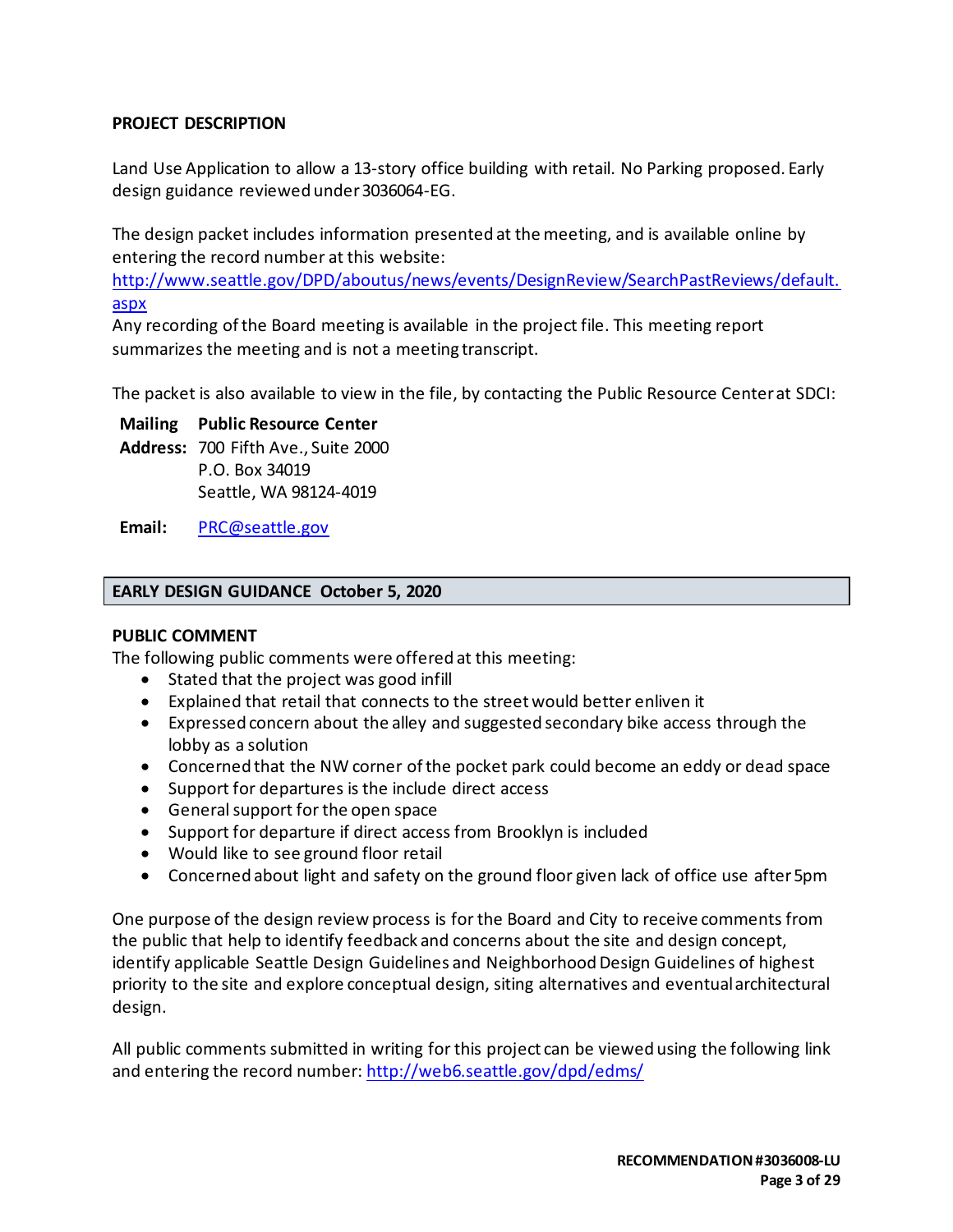### **PRIORITIES & BOARD RECOMMENDATIONS**

After visiting the site, considering the analysis of the site and context provided by the proponents, and hearing public comment, the Design Review Board members provided the following siting and design guidance.

#### **1. Massing and Materials**

- **a.** The Board was unanimous in the assessment that Option 3 was the best option for presented for the site, as the simple massing with large insets responded to the surrounding context and marked buildings features well. **(CS2-A-1. Sense of Place, CS2-A-2. Architectural Presence, CS2-B-2. Connection to the Street, CS2-2-a. Contribute to Community Character, CS3-1 University District Architectural Character, PL3-1-a. Prominent Design, DC2-B-1. Façade Composition, DC2-D-2. Texture, DC2-1-a. Response to Context, DC2-2-a. Context-Sensitive Approach, DC2- 2-c. Cohesive Design, DC2-2-h. Detailing, DC4-A-1. Exterior Finish Materials, DC4-1 a. Durable & Permanent, DC4-1-c. Texture & Complexity, DC4-1-d. Technology & Innovation)**
	- i. The Board found the shape of Option 3 simple and elegant but stated that high-quality materials and thoughtful detailing of a simple skin will be critical for such a simple building to meet the design guidelines. One Board member summed it up, saying the "skin really needs to sing." This idea was echoed in subsequent Board guidance.
	- ii. In addition to high quality materials the Board specifically stated their hope to see innovation in the use of materials.
	- iii. They expressed appreciation for how the applicant responded to the complexities of the site, given the two transition station entries and how the design option responded to this condition.
- b. The Board clarified that the simple elegance of the building should be further enhanced by context-sensitive massing and cladding responses on each façade. They guided the applicant to provide additional detail, layering and thoughtful material application toward this goal, as opposed to a single cladding wrap**. (Façade Composition, DC2-D-2. Texture, DC2-1-a. Response to Context, DC2-2-a. Context-Sensitive Approach, DC2-2-c. Cohesive Design, DC2-2-h. Detailing)**
- c. The Board specifically stated that the applicants show the work they put into choosing materials by providing precedent studies and material application studies of the options were considered by the design team. **(Façade Composition, DC2-D-2. Texture, DC2-1-a. Response to Context, DC2-2-a. Context-Sensitive Approach, DC2- 2-c. Cohesive Design, DC2-2-h. Detailing)**

### **2. Pocket Park and Pedestrian Realm**

a. A Board member suggested that the park should have some sort of highlight or feature, "something cool" that would draw people into the park to activate it. It will be important to make the most of the open space since it ends in a dead end and is across from a busy transit station. The rest of the Board agreed with this comment, which was also supported public comment at the meeting. They stated that they were open to a range of features or attractions to meet this goal. **(CS2-B-2. Connection to the Street, PL1-1-a. Engage the Public Realm, DC1-A-2. Gathering**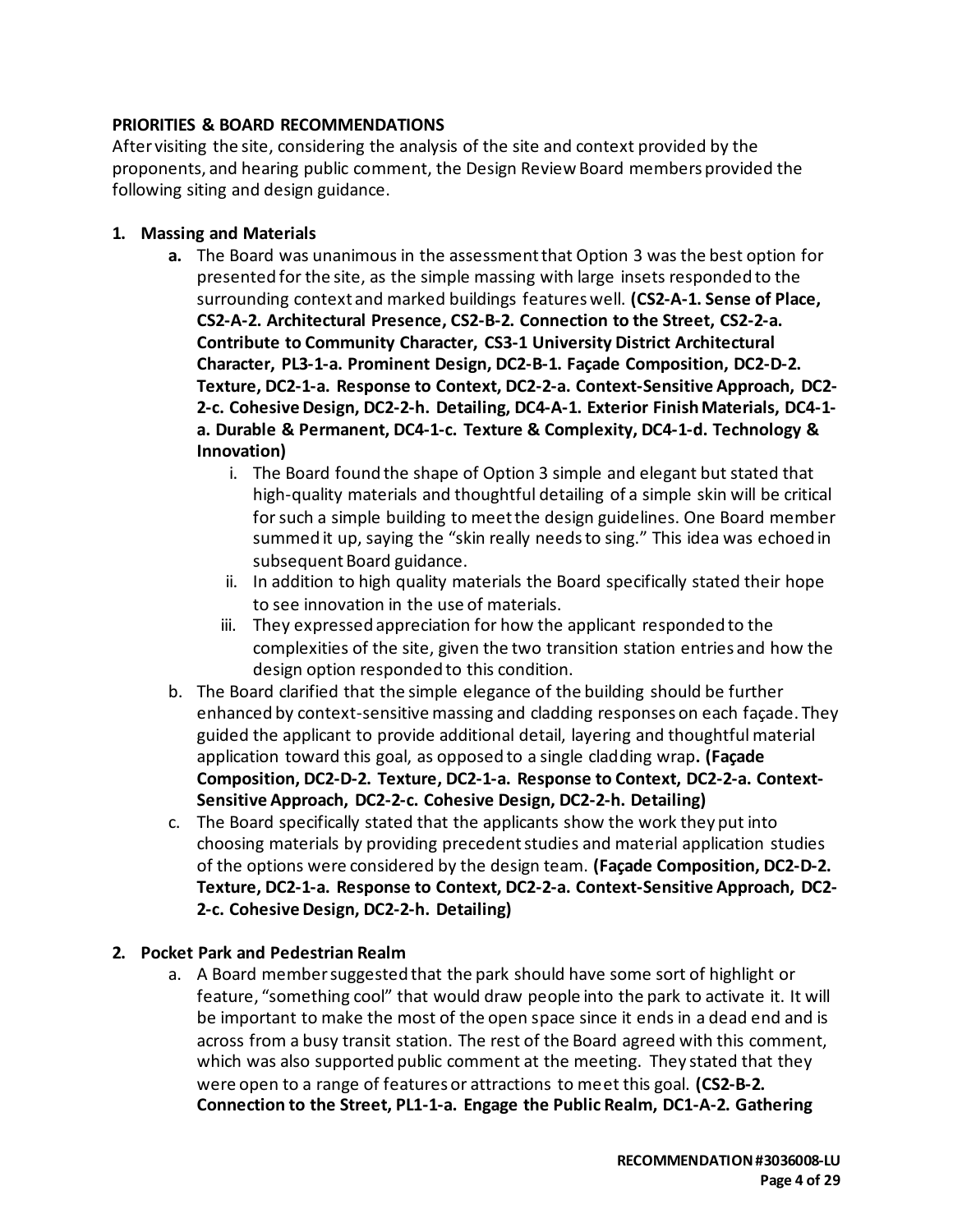**Places, DC3-B-1. Meeting User Needs, DC3-C-2. Amenities/Features, DC3-1-a. Arrangement and DC3-3-b. Community Interaction)**

- b. The Board asked the applicant to demonstrate that they have considered the park's potential uses and users in order to provide a maximal public benefit and the best urban design. **(CS2-B-2. Connection to the Street, PL1-1-a. Engage the Public Realm, DC1-A-2. Gathering Places, DC3-B-1. Meeting User Needs, DC3-C-2.**
- **Amenities/Features, DC3-1-a. Arrangement and DC3-3-b. Community Interaction)** c. Board members discussed the unique and lively retail of The Ave and asked that the applicant explore integrating the smaller retail module that is present in the district. **CS2-B-2. Connection to the Street, CS2-2-a. Contribute to Community Character, CS3-1 University District Architectural Character – all, PL3-C-1. Porous Edge, PL3-C-2. Visibility, PL3-3-a. Street Wall, PL3-3-b. Human-Scaled Experience, DC2-1-c. Building Base, DC2-2-a. Context-Sensitive Approach)**
	- a. Board members further expounded that the applicant should show how the fabric of the neighborhood informs the fabric of the building and the fabric of the park space.
- d. The Board suggested that the applicant take a closer look at activation of the alley. While they understood that space is tight, they agreed with public comment that suggested bike access or visual access in this location may do a lot to activate this space. (**PL1-1-d. Alleyways and PL1-2-c. Activate Second "Fronts ")**
- e. Activation of Brooklyn Ave for the project according to the Board. They requested detailed representations of the physical access to the retail spaces and studies showing how retail plates encourage activation. **CS2-B-2. Connection to the Street, CS2-2-a. Contribute to Community Character, CS3-1 University District Architectural Character – all, PL3-C-1. Porous Edge, PL3-C-2. Visibility, PL3-3-a. Street Wall, PL3-3-b. Human-Scaled Experience, DC2-1-c. Building Base, DC2-2-a. Context-Sensitive Approach)**
- f. A Board member expressed, and others agreed, that lighting to highlight the buildings, edges, streetscape in a thoughtful and dynamic way will be important to activate the building's restrained concept and material application. **(CS2-2-a. Contribute to Community Character PL2-B-2. Lighting for Safety and DC2-6-i. Quality & 6th Elevations and DC2-6-j. Transition to the Sky & Skyline Composition)**

### **RECOMMENDATION February 28, 2022**

#### **PUBLIC COMMENT**

The following public comments were offered at this meeting:

- General support for the design of the development
- Stated that the design appropriately and adequately addresses light access and efficiency
- State the importance of the interface between the station and the building as part of the streetscape
- Stated that the project is going to be an important gateway to the neighborhood
- Stated that the east façade as presented looks like a blank wall and that there should be more detailing on this wall to meet design guidelines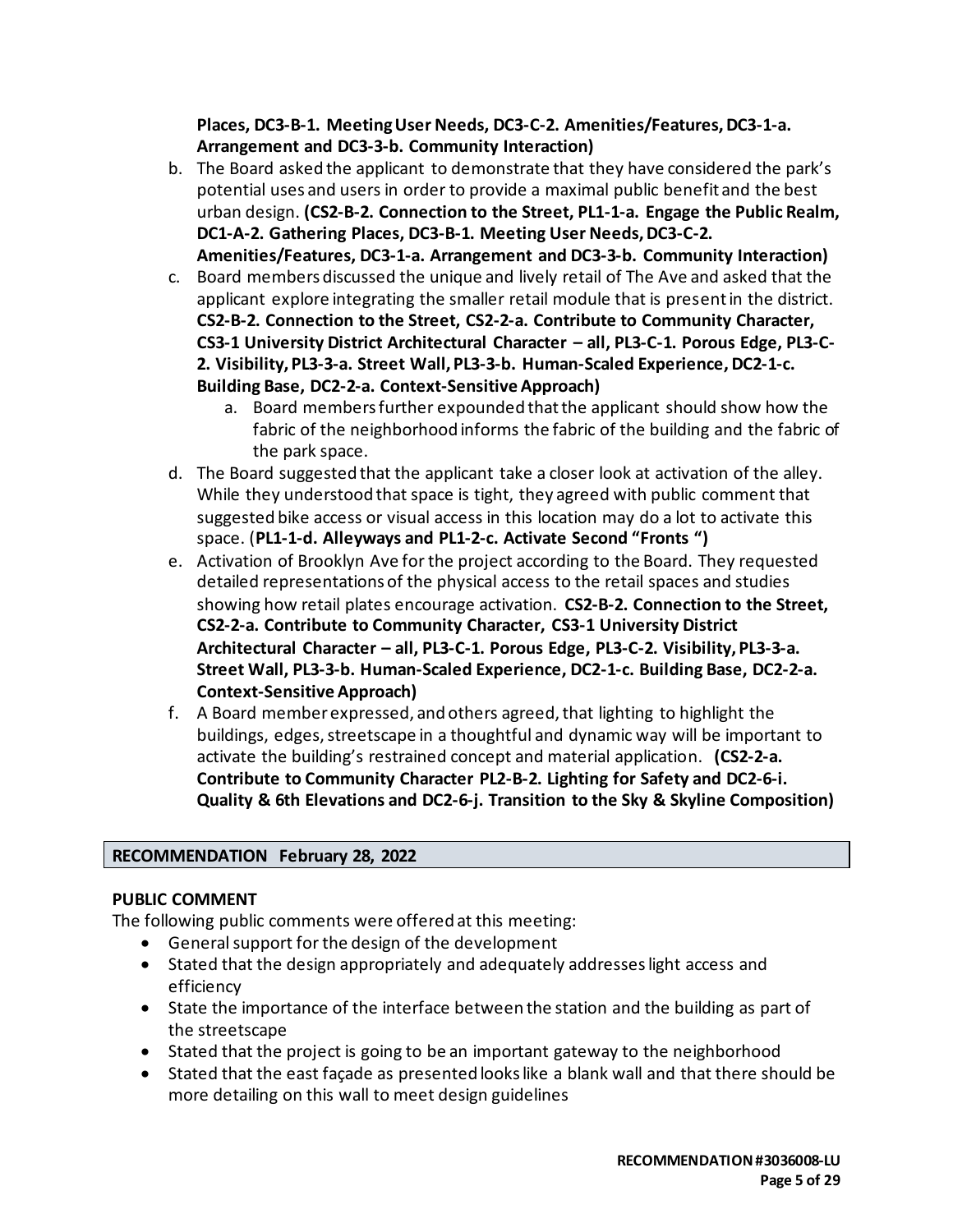- Request to see a mid-block entrance on the building to activate the alley
- Noted the deficient of open space in the neighborhood
- Stated the importance of the spaces between buildings to shape urban environment and act as a network of open spaces
- Stated that the increased density and population make it critical to examine open spaces well and to create multi-use multi-opportunity open spaces
- Felt that site across the street did not take advantage of the topography of the area
- Requested use of non-glare glass or an opaque material in keeping with neighborhood context

SDCI staff also summarized design related comments received in writing prior to the meeting:

- Recommended considering a Coast Salish design, similar to the Duwamish Longhouse and the UW Intellectual House, that incorporates communal gathering areas and Coast Salish art.
- Recommended using native vegetation for landscaping, including trees, bushes, and low ground cover to promote native habitat.
- Supported the proposed development.
- Stated the design appropriately addresses access, light, efficiency, and plaza space.
- Noted the importance of the interface of the light rail station and the building with the streetscape.

SDOT Offered the following transportation related comments before the meeting

- Stated at 3' alley dedication and widening are required.
- Stated a 1' ROW setback is required along NE 43rd Ave adjacent to the proposed pocket

SDCI received non-design related comments concerning environmental regulations, neighborhood plans, archeological review, public transportation routes, the history of the project and its review by UW commissions and design experts, and public restrooms.

One purpose of the design review process is for the Board and City to receive comments from the public that help to identify feedback and concerns about the site and design concept, identify applicable Seattle Design Guidelines and Neighborhood Design Guidelines of highest priority to the site and explore conceptual design, siting alternatives and eventual architectural design. Concerns with off-street parking, traffic and construction impacts are reviewed as part of the environmental review conducted by SDCI and are not part of this review. Concerns with building height calculations and bicycle storage standards are addressed under the City's zoning code and are not part of this review.

All public comments submitted in writing for this project can be viewed using the following link and entering the record number:<http://web6.seattle.gov/dpd/edms/>

### **PRIORITIES & BOARD RECOMMENDATIONS**

After visiting the site, considering the analysis of the site and context provided by the proponents, and hearing public comment, the Design Review Board members provided the following recommendations.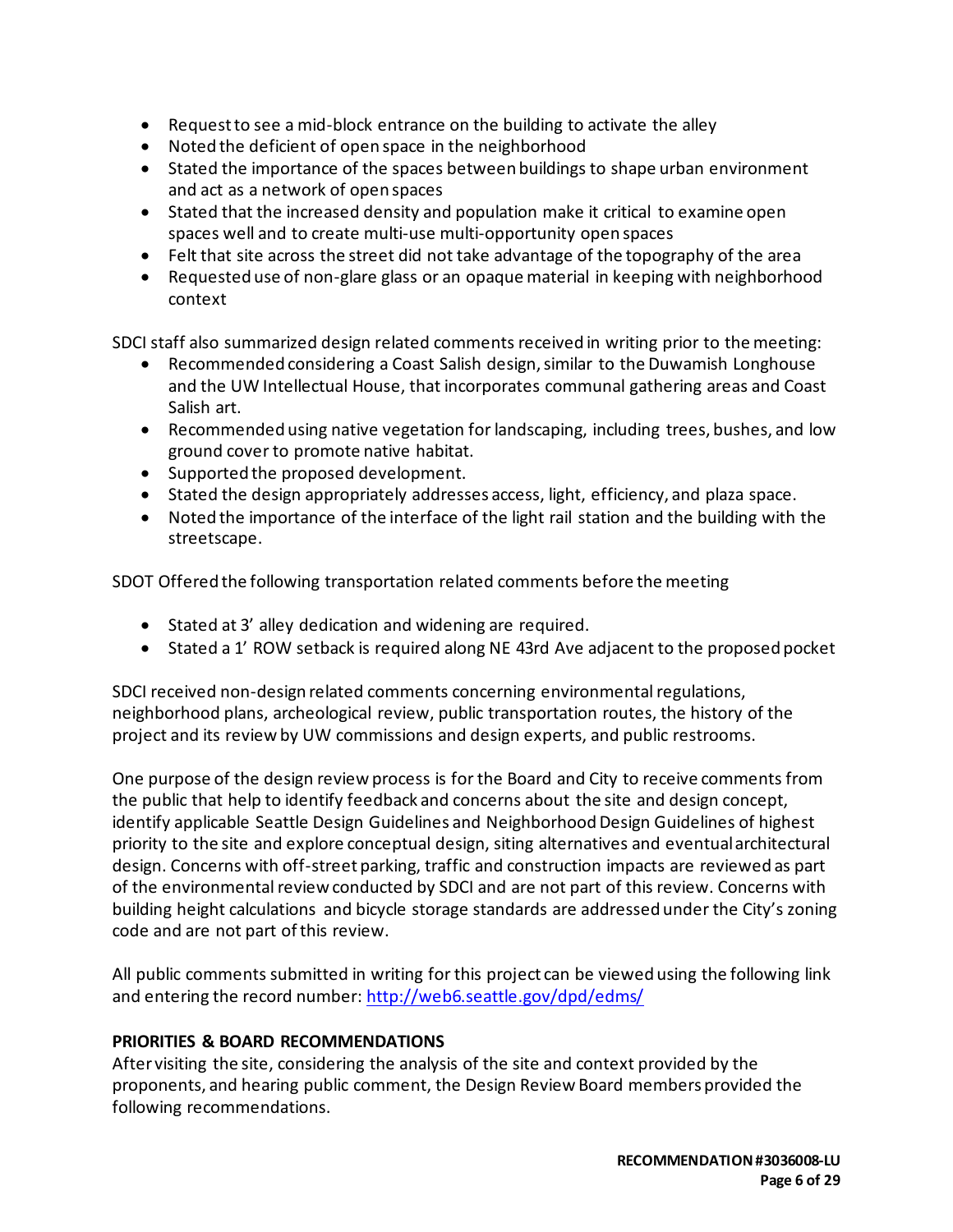#### **1. Streetscape, open space and the public interface**

- a. The Board explained that the right-of-way improvements were predetermined by Sound Transit upon completion of the two entrances to the Link Station below the development. They stated their support for this design and said that the double height lobby worked well to engage and enhance this streetscape. **PL3-C-1. Porous Edge, PL3-3-a. Street Wall, PL4-2-a. Connections to Light-Rail, DC2-1-c. Building Base, DC2-3-b. Retaining Walls, DC2-6-f. Adjusted Base Scale, DC3-3-a. Welcoming Design, DC4-D-2. Hardscape Material and DC4-2-b. Fine-Grained Texture**
- b. Board members discussed the alley facing elevation at length, specifically the use of glass spandrel on its elevation surrounding the stair and elevator core. They recommended approval of this aspect of the design, stating that this was a positive gesture for the building, allowing it to read as a unified whole and without introducing a new material and visual element. They also stated the move dressed this rear elevation like another street facing elevation which will make it visually appealing when viewed from a distance, and will help activate the alley below. **CS3- A-2. Contemporary Design, PL1-1-d. Alleyways, DC2-B-1. Façade Composition, DC2- 1-e. Addressing the Public Realm, DC2-6-e. Shape & Design All Sides, and DC2-6-k. Architectural Presence**
- c. The Board responded to concerns expressed in public comment about the public pocket park at the northwest corner of 43rd St and Brooklyn Ave NE, which is being reviewed under a separate permit. The Board stated that the team provided a decent study on activation and various function of the park. Board members agreed that the pocket park was a good scale in response to the use and edges, and they appreciated the pedestrian-oriented benches, articulation of grade change and the thoughtful use of topography to allow for passive and active uses on the site. A Board member explained that good public spaces work well with 2, 20 or 200 hundred users, and the rest of the body agreed that what is illustrated in the packet lives up to this goal. They offered advice that the design team keep this scalability in mind when fixing the final details of the park design. They also said that proactive programming in the center of the park would be critical to its success as an open space. Finally, the stated that they appreciated the orientation of the park's features which they felt did a good job responding to the proposed development and would act to filter pedestrians coming out of the stations and into the park. **CS1-C-2. Elevation Changes**, **PL1-B-1. Pedestrian Infrastructure, PL1-B-2. Pedestrian Volumes, PL1-B-3. Pedestrian Amenities, PL1-C-2. Informal Community Uses, PL1- C-3. Year-Round Activity, PL1-1-a. Engage the Public Realm PL1-2-a. Pedestrian-Priority Network, PL2-A-1. Access for All, PL2-A-2. Access Challenges, PL2-B-3. Street-Level Transparency, DC3-1-a. Arrangement, DC3-3-a. Welcoming Design, DC3-3-b. Community Interaction, DC4-D-2. Hardscape Materials, DC4-D-4. Place Making, and DC4-2-a. Placemaking**

#### **2. Response to earlier guidance, building skin, architecture and materials**

a. Overall, the Board recommended approval of the design development of the massing based on the Board's guidance at EDG. They stated that the many design details illustrated in the report worked well together and made the proposed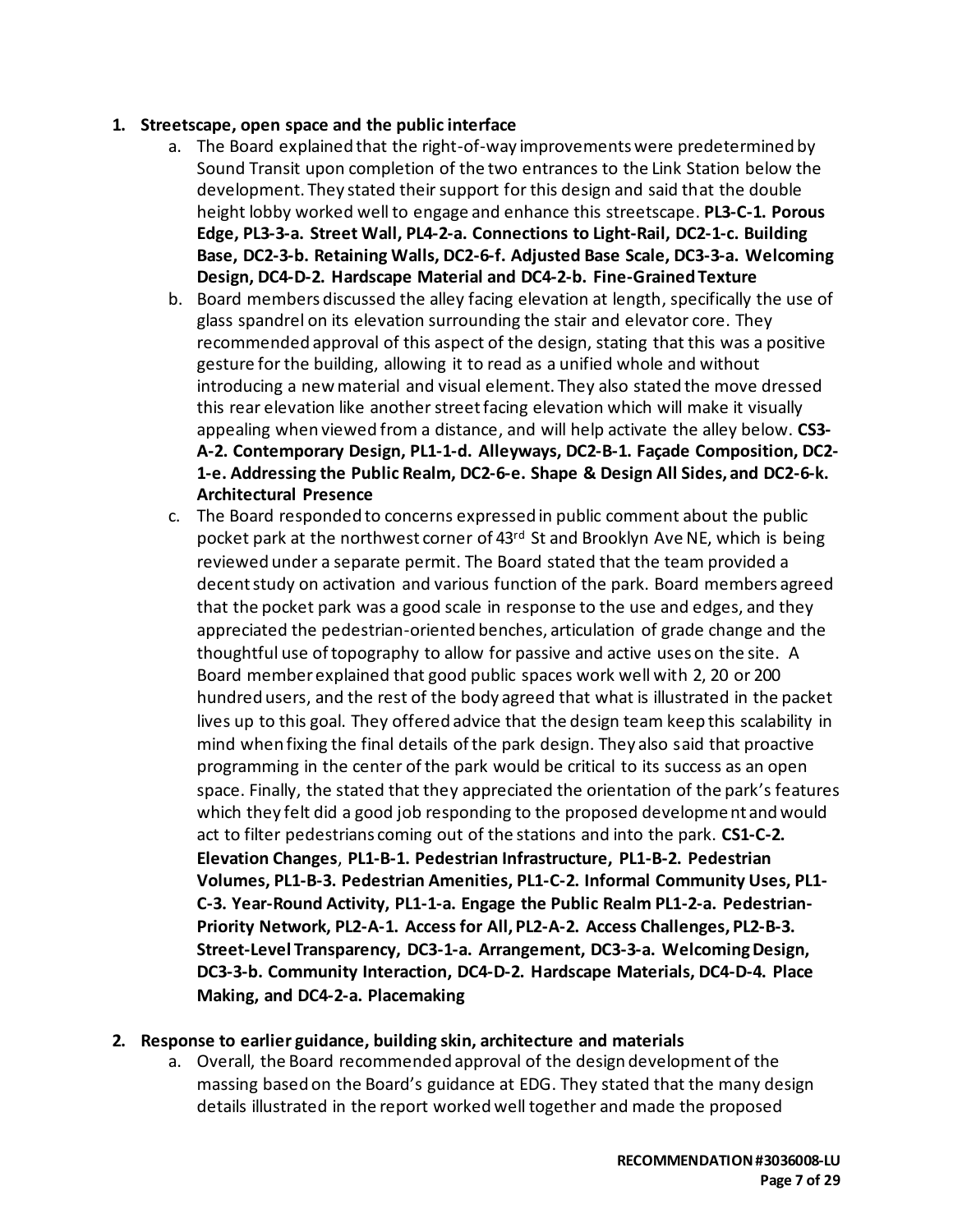building "not just a glass box" but a contextually responsive design. **CS2-A-2. Architectural Presence, CS2-C-3. Full Block Sites, CS2-D-2. Existing Site Features, CS3-A-2. Contemporary Design, CS3-1-d. Horizontal and Vertical Patterns, DC2-B-1. Façade Composition; DC2-C-1. Visual Depth and Interest, DC2-D-2. Texture, DC2-1 b. Large Buildings and DC2-2-c. Cohesive Design**

- b. The Board discussed the large vertical aperture in the design and recommended approval of this aspect of the design, which they noted was very well resolved and had good scale and alignment with the other features of the building. **CS2-A-1. Sense of Place, CS2-A-2. Architectural Presence DC2-A-2. Reducing Perceived Mass, DC2-B-1. Façade Composition, Dual Purpose Elements, DC2-C-1. Visual Depth and Interest And DC2-2-g. Large Masses**
- c. A Board memberstated that the Equitone has a nice softness and texture that contrasted well with the masonry on the station buildings and the others agreed. After some discussion about the choice to contrast the orientation of the panels with the neighboring station entries, the Board recommended that it balanced other material moves within the building and on the rest of the street well. They approved of the design, stating that the single horizontal gesture of the base and the large vertical elements work well to create a cohesive whole design. **DC2-A-2. Reducing Perceived Mass, DC2-B-1. Façade Composition, DC2-C-1. Visual Depth and Interest, DC2-D-1. Human Scale, DC2-D-2. Texture, DC2-1-c. Building Base, DC2-2-c. Cohesive Design, DC2-2-d. Base Materials, DC4-1-a. Durable & Permanent, DC4-1 b. Brick & Masonry And DC4-1-c. Texture & Complexity:**
- d. The Board enthusiastically recommended approval of the use of seven-and-a-halffoot glass panels in the body of the building. They noted that this unusual scale will read well from all vantages and provides a dynamic contrast with the overhanging glass forms that mark the corners of the building. The Board approved of these elements, which they noted will respond to the changing light through the day and are a solid gesture that adds the appropriate level of dynamism to the restrained design. **CS2-A-2. Architectural Presence, DC2-2-h. Detailing, DC2-5-a. Materials & Expression**, **DC2-A-2. Reducing Perceived Mass, DC2-B-1. Façade Composition, DC2-C-1. Visual Depth and Interest, DC2-D-1. Human Scale, DC2-D-2. Texture, DC4- A-1. Exterior Finish Materials: And DC4-1-c. Texture & Complexity:**
- e. At EDG the Board gave guidance that lighting would be critical to meeting the design guidelines given the subtlety of the proposal's design and its visibility. At the Recommendation meeting, the Board recommended approval of the linear light around the canopy and felt like it provided the building a nice finish in the night sky. They recommended that the other lighting proposed in the design was "purposeful and thoughtful" in the way it highlighted the aperture and highlighted other facades. **DC4-C-1. Functions: DC4-C-2. Avoiding Glare and DC4-1-c. Texture & Complexity**
- f. The Board recommended approval of the large "heroic" cantilevered canopy at the top of the building. They said this dynamic plane is pushing the limits of scale, though with a positive result. They stated that they hoped the photovoltaic arrays could be perceived from the right-of-way below and that the gesture will serve as a model for future developments to integrate photovoltaic panels into their design.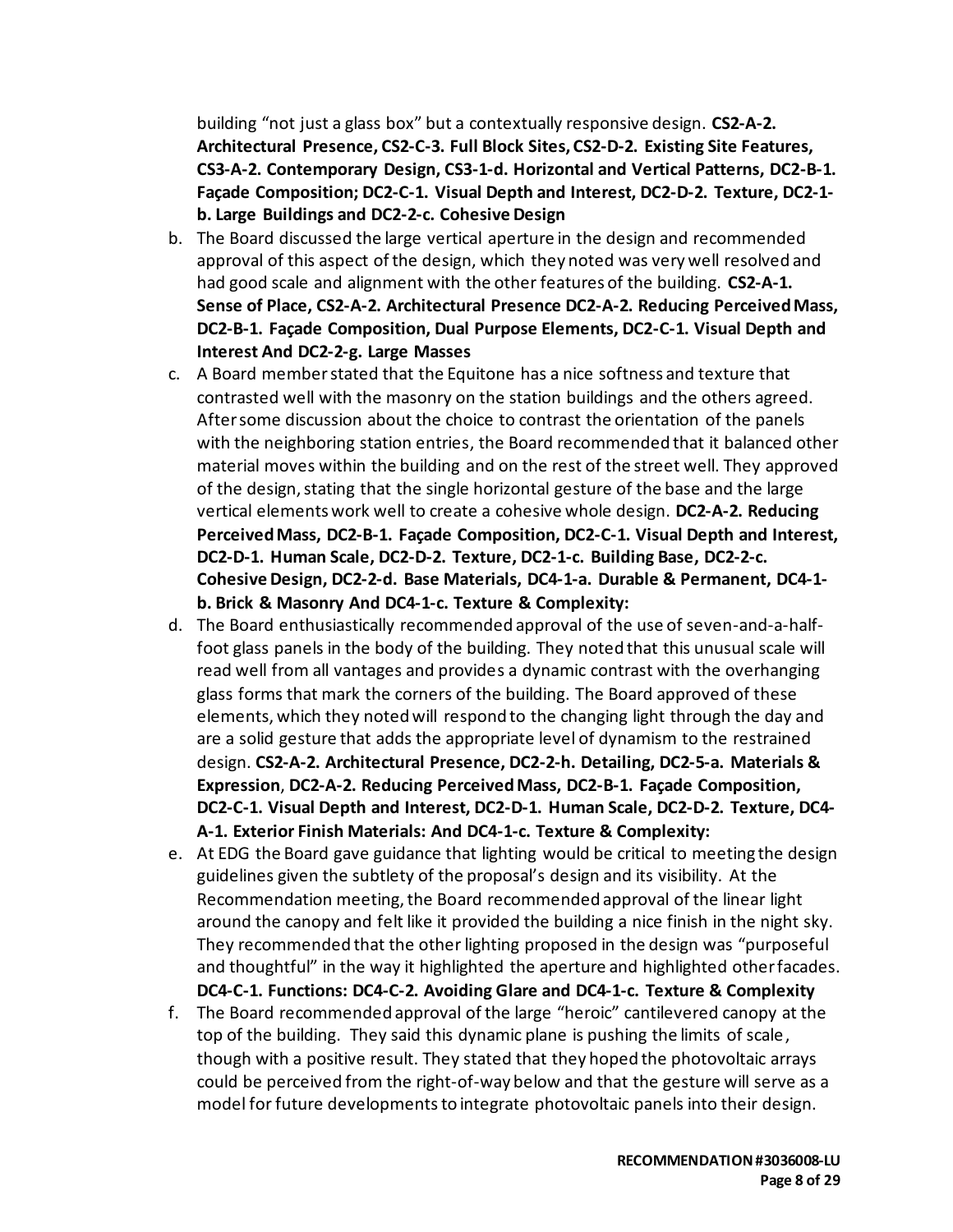One Board member explained that they had seen several similar attempts at integrating solar arrays into rooftop canopies that were not as successful as this design. **CS1-A-1. Energy Choices, CS2-A-1. Sense of Place, DC2-6-i. Quality & 6th Elevations, DC2-6-j. Transition to the Sky & Skyline Composition, DC2-6-k. Architectural Presence, DC4-1-d. Technology & Innovation and DC4-1-e. Sustainability**

### **DEVELOPMENT STANDARD DEPARTURES**

The Board's recommendation on the requested departure(s) was based on the departures' potential to help the project better meet these design guidelines priorities and achieve a better overall project design than could be achieved without the departure(s).

At the time of the Recommendation meeting the following departures were requested:

- 1. **SMC 23.48.645 (Upper level development standards in SM-U zones):** The Code requires that for lots with light rail above, there is a maximum average gross floor area of:
	- Average gross floor area of 20,000 sq ft for areas of the building between 55'- 160' tall
	- Average gross floor area of 11,500 sq ft for areas more than 160' tall
	- Maximum gross floor area of 10,500 sq ft for any story that is more than 160' tall

The applicant proposes a maximum and average gross floor area of:

- 22,772 sq ft for areas of the building between 55'-160' tall
- 22,772 sq ft for areas of the building more than 160' tall

This floor area is proposed for the  $4<sup>th</sup>$  through  $12<sup>th</sup>$  stories of the building.

The Board recommended approval of this departure as the elongated space allows for the double height entry and the larger floor plate allows the building to bridge the two station entries without cantilevering over one, creating a strong robust street presence and visually apparent base middle and top. The design with departure better meets the intent of Design Guidelines CS2 Urban Pattern and Form, and DC2 Architectural Concept.

2. **SMC 23.48.646 (Façade Modulation):** The Code requires that for lots with a light rail transit station, façade a maximum unmodulated façade length of 160' below 55' of building height, and 120' for areas of the building that are more than 55' tall. The applicant proposes a 180' long unmodulated façade at levels 3-4 (below 55' building height) and a 136' long unmodulated facade above 55' building height.

The Board recommended approval of this departure because the concept reorganizes the modulation into larger and more visibly significant elements that respond to the context around the building. The design with departure better meets the intent of Design Guideline DC2 Architectural Concept.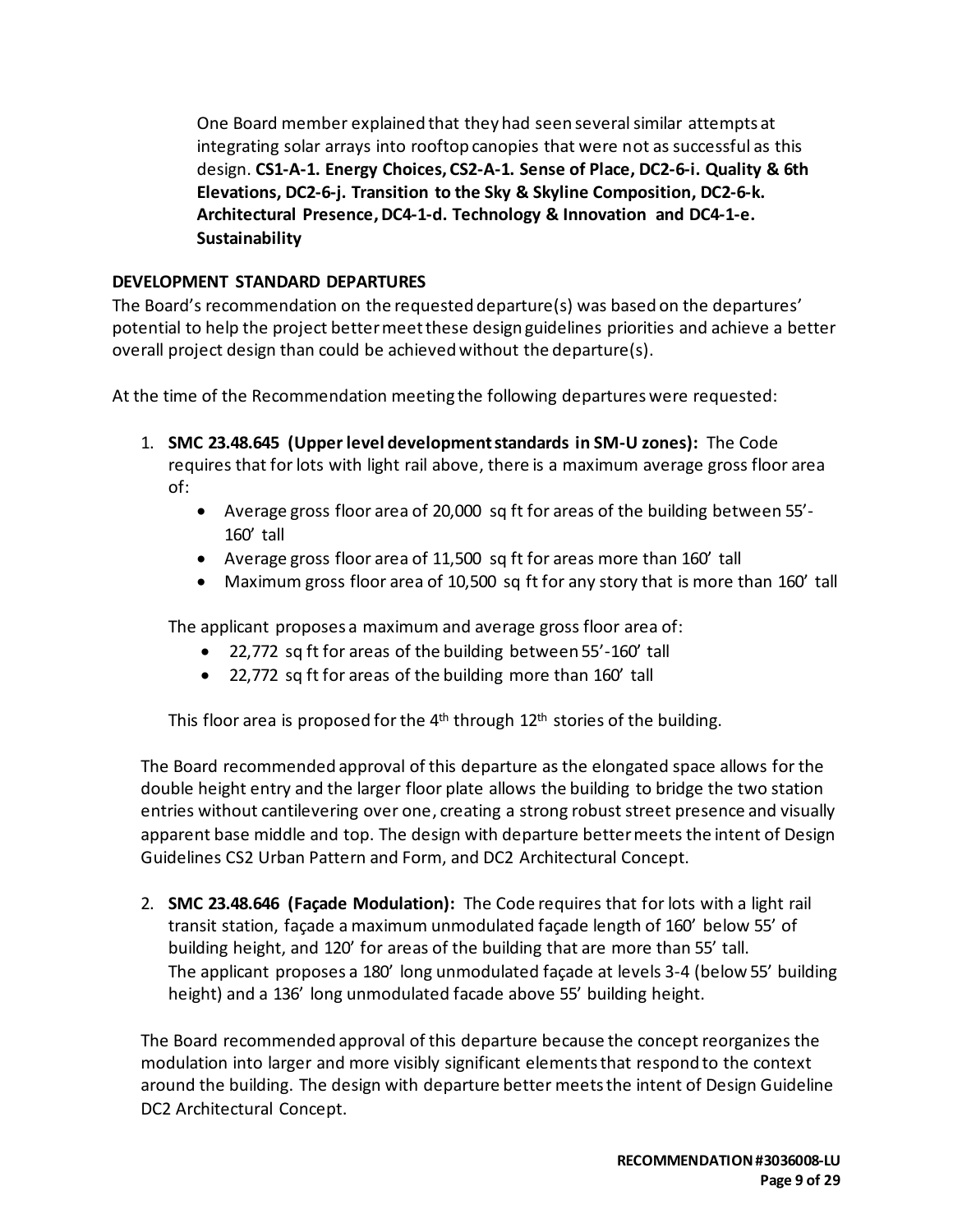#### **DESIGN REVIEW GUIDELINES**

The Seattle Design Guidelines and Neighborhood Design Guidelines recognized by the Board as Priority Guidelines are identified above. All guidelines remain applicable and are summarized below. For the full text please visit the [Design Review website.](https://www.seattle.gov/dpd/aboutus/whoweare/designreview/designguidelines/default.htm)

#### **CONTEXT & SITE**

**CS1 Natural Systems and Site Features: Use natural systems/features of the site and its surroundings as a starting point for project design.**

#### **CS1-A Energy Use**

**CS1-A-1. Energy Choices:** At the earliest phase of project development, examine how energy choices may influence building form, siting, and orientation, and factor in the findings when making siting and design decisions.

#### **CS1-B Sunlight and Natural Ventilation**

**CS1-B-1. Sun and Wind:** Take advantage of solar exposure and natural ventilation. Use local wind patterns and solar gain to reduce the need for mechanical ventilation and heating where possible.

**CS1-B-2. Daylight and Shading:** Maximize daylight for interior and exterior spaces and minimize shading on adjacent sites through the placement and/or design of structures on site.

**CS1-B-3. Managing Solar Gain:** Manage direct sunlight falling on south and west facing facades through shading devices and existing or newly planted trees.

#### **CS1-C Topography**

**CS1-C-1. Land Form:** Use natural topography and desirable landforms to inform project design.

**CS1-C-2. Elevation Changes:** Use the existing site topography when locating structures and open spaces on the site.

### **CS1-D Plants and Habitat**

**CS1-D-1. On-Site Features:** Incorporate on-site natural habitats and landscape elements into project design and connect those features to existing networks of open spaces and natural habitats wherever possible. Consider relocating significant trees and vegetation if retention is not feasible.

**CS1-D-2. Off-Site Features:** Provide opportunities through design to connect to off-site habitats such as riparian corridors or existing urban forest corridors. Promote continuous habitat, where possible, and increase interconnected corridors of urban forest and habitat where possible.

#### **CS1-E Water**

**CS1-E-1. Natural Water Features:** If the site includes any natural water features, consider ways to incorporate them into project design, where feasible **CS1-E-2. Adding Interest with Project Drainage:** Use project drainage systems as opportunities to add interest to the site through water-related design elements.

*University Supplemental Guidance:* **CS1-1 Plan for Daylight & Trees**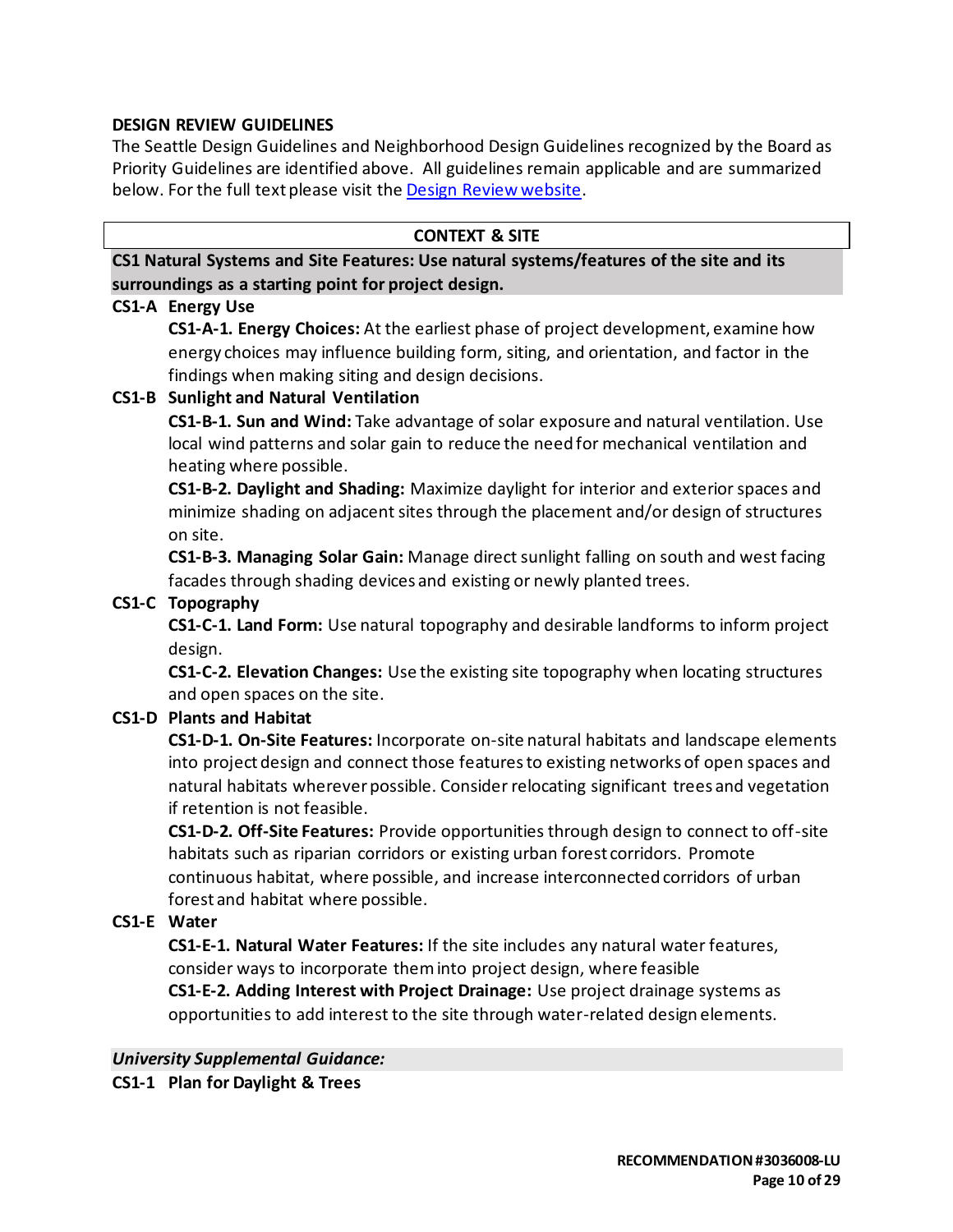**CS1-1-a. Building Massing & Upper Level Step-Backs:** Arrange building massing and use upper-level step-backs to increase solar access into ground floors, shared amenity spaces, streets, and the public realm, especially on narrow rights-of-way such as University Way NE. Use two-story or mezzanine layouts for residential or live-work units at or below-grade to increase daylight access to those units.

**CS1-1-b. Recessed or Sunken Living Space:** Avoid recessed or sunken living space, and minimize the distance that units are located below grade to provide direct access to daylight and air from above-grade windows for each unit.

**CS1-1-c. Trees:** Incorporate new and existing trees. Site the buildings and design building massing to preserve and incorporate existing mature trees, especially on slopes; this is especially relevant in the Ravenna Springs character area. Where removal is unavoidable, configure open space to accommodate large canopy trees that replace those removed.

# **CS2 Urban Pattern and Form: Strengthen the most desirable forms, characteristics, and patterns of the streets, block faces, and open spaces in the surrounding area.**

### **CS2-A Location in the City and Neighborhood**

**CS2-A-1. Sense of Place:** Emphasize attributes that give a distinctive sense of place. Design the building and open spaces to enhance areas where a strong identity already exists, and create a sense of place where the physical context is less established. **CS2-A-2. Architectural Presence:** Evaluate the degree of visibility or architectural presence that is appropriate or desired given the context, and design accordingly.

### **CS2-B Adjacent Sites, Streets, and Open Spaces**

**CS2-B-1. Site Characteristics:** Allow characteristics of sites to inform the design, especially where the street grid and topography create unusually shaped lots that can add distinction to the building massing.

**CS2-B-2. Connection to the Street:** Identify opportunities for the project to make a strong connection to the street and public realm.

**CS2-B-3. Character of Open Space:** Contribute to the character and proportion of surrounding open spaces.

### **CS2-C Relationship to the Block**

**CS2-C-1. Corner Sites:** Corner sites can serve as gateways or focal points; both require careful detailing at the first three floors due to their high visibility from two or more streets and long distances.

**CS2-C-2. Mid-Block Sites:** Look to the uses and scales of adjacent buildings for clues about how to design a mid-block building. Continue a strong street-edge and respond to datum lines of adjacent buildings at the first three floors.

**CS2-C-3. Full Block Sites:** Break up long facades of full-block buildings to avoid a monolithic presence. Provide detail and human scale at street-level, and include repeating elements to add variety and rhythm to the façade and overall building design.

### **CS2-D Height, Bulk, and Scale**

**CS2-D-1. Existing Development and Zoning:** Review the height, bulk, and scale of neighboring buildings as well as the scale of development anticipated by zoning for the area to determine an appropriate complement and/or transition.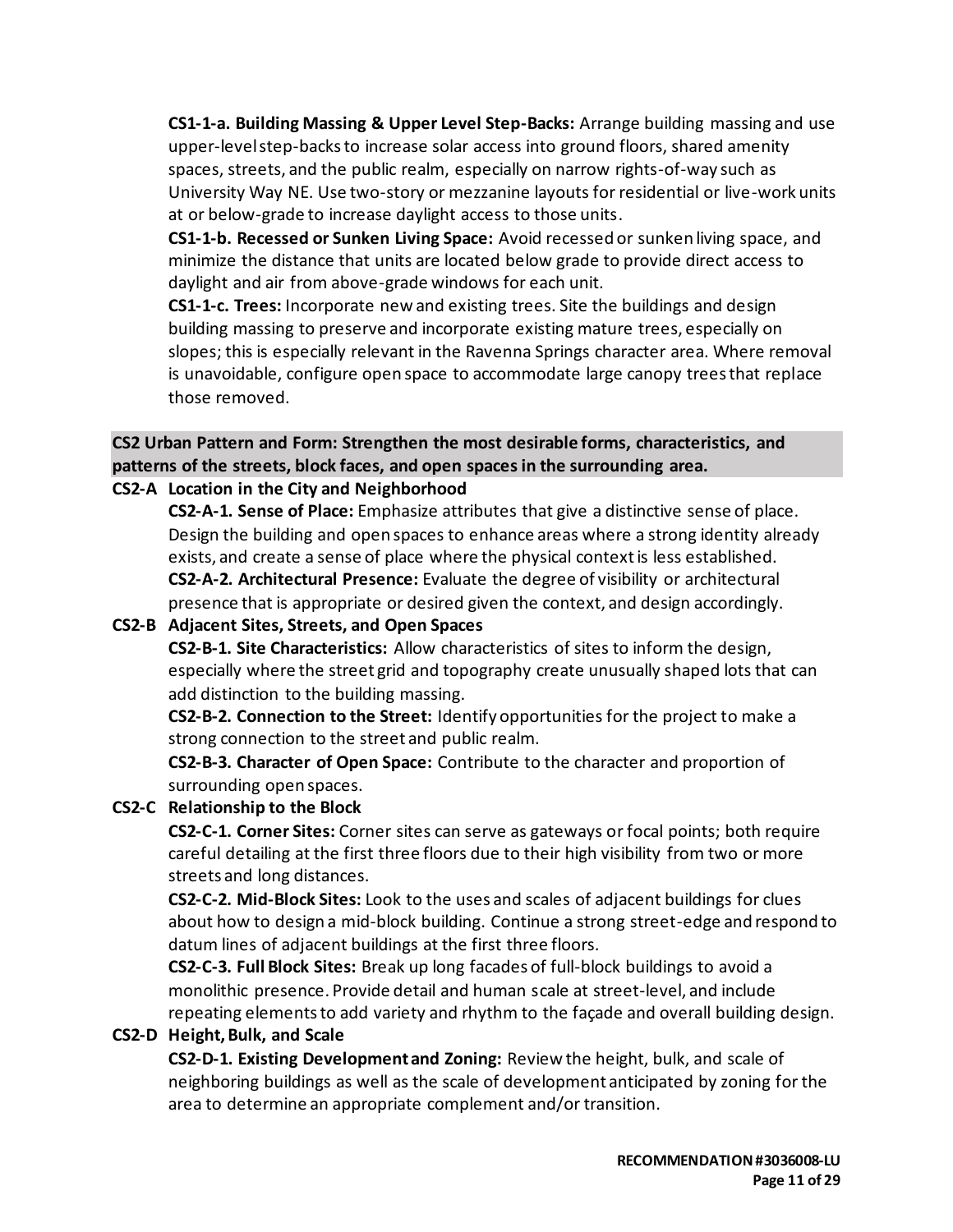**CS2-D-2. Existing Site Features:** Use changes in topography, site shape, and vegetation or structures to help make a successful fit with adjacent properties.

**CS2-D-3. Zone Transitions:** For projects located at the edge of different zones, provide an appropriate transition or complement to the adjacent zone(s). Projects should create a step in perceived height, bulk and scale between the anticipated development potential of the adjacent zone and the proposed development.

**CS2-D-4. Massing Choices:** Strive for a successful transition between zones where a project abuts a less intense zone.

**CS2-D-5. Respect for Adjacent Sites:** Respect adjacent properties with design and site planning to minimize disrupting the privacy of residents in adjacent buildings.

#### *University Supplemental Guidance:*

#### **CS2-1 Character Areas & Corridor Character Areas**

**CS2-1-a. Cowen Park Corners:** Use lush landscaping to carry the experience of Cowen Park down the north end of University Way NE. Incorporate generous sidewalks and seating areas.

**CS2-1-b. University Park South & 17th Ave Boulevard:** Reinforce the existing pattern of generous front setbacks. Incorporate occupiable amenity spaces into front setbacks with areas for large shade trees and landscaping. Take cues from the design, scale, and character of historic buildings, including: grand entries; sloped roofs; the use of brick, masonry, and wood; vertical window proportions; and a high degree of architectural detailing.

**CS2-1-c. Ravenna Springs:** Design projects to create and reinforce the quality of a cohesive neighborhood with massing that is broken into multiple buildings, individual unit entries, ground-related housing, highly permeable blocks with walkways and open spaces, and a high degree of landscaping and pedestrian amenities.

**CS2-1-d. University Village & 25th Ave NE:** Prioritize active edges and direct pedestrian connections to 25th Ave NE and the Burke Gilman Trail. Development along 25th Ave NE should create an active, engaging building edge for pedestrians and create protected sidewalks by utilizing planter strips with lush landscaping.

**CS2-1-e. The U District Core & The Ave:** Express an urban character that is distinct to the U District and prioritize the pedestrian experience with human-scaled design and a high degree of visual interest. Foster an eclectic mix of businesses and architectural styles.

1. Reflect historic platting patterns by articulating and/or modulating buildings and design styles at 20-40 foot intervals.

2. Use upper-level step-backs that respond to predominant and historic datums in context.

3. Incorporate balconies or terraces in buildings with residential uses to contribute to passive surveillance and visual interest.

4. Use lush, layered landscaping at street level, especially in residential areas south of NE 43rd St.

### **CS2-2 Neighborhood Context**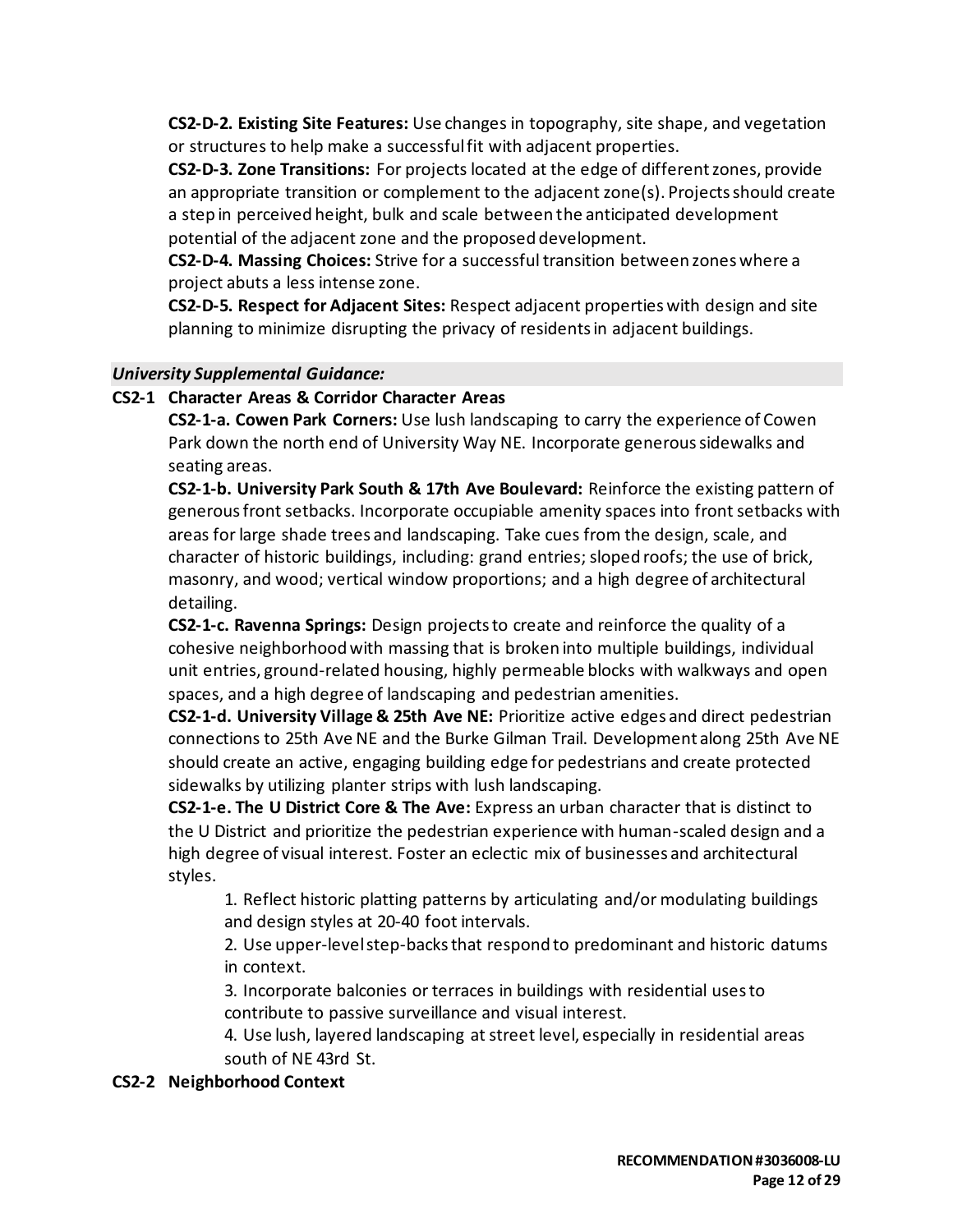**CS2-2-a. Contribute to Community Character:** To enhance the eclectic character of the University District, plan and include elements that are easily customizable for tenants and businesses to individualize storefronts, kickplates, and streetscapes through paint colors, materials, lighting, signage, awning design, seating, or other pedestrian amenities. Use these features to express 20-40 foot storefront modules.

**CS2-2-b. Provide Zone Transitions:** When a project site abuts a zone with a height limit that is two stories shorter than the project site, provide upper-level setbacks that create a sensitive transition to the less intensive zone.

**CS2-2-c. Activate Parks & Open Space:** In development adjacent to open space and parks, activate the building edges by incorporating active uses, small public plazas or seating areas for ground-floor uses, as well as balconies or terraces at upper floors. Design adjacent projects to act as a deferential backdrop, with refined building facades that help frame the open space, or incorporate artistic features that complement the function of the open space and create an "outdoor room."

### **CS2-3 Gateways & Placemaking Corners**

**CS2-3-a. Special Site Features:** For new buildings located on a corner, including, but not limited to the corner locations identified in Map 3 of the full Guidelines, consider providing special building elements distinguishable from the rest of the building such as a tower, corner articulation or bay windows. Consider a special site feature such as diagonal orientation and entry, a sculpture, a courtyard, or other device. Corner entries should be set back to allow pedestrian flow and good visibility at the intersection. **CS2-3-b. Gateways:** Gateways identified on Map A are significant "entry" points in the U District Neighborhood.

1. Express a sense of arrival to a distinct area with distinctive forms, prominent massing, unique design concepts, and the highest attention to design quality.

2. Create pedestrian accommodating entries with wider sidewalks, significant landscaping features, public plazas, active uses, and art.

**CS2-3-c. Placemaking Corners:** Placemaking Corners identified on Map A are key nodes and pedestrian activity areas within the U District Neighborhood.

1. Design projects as part of a composition with the adjacent corner-facing sites to frame the space and balance strong spatial edges with adequate space for movement and activity, including small plazas, seating, and public art.

2. Incorporate special paving and surface treatments; art installations; seating; kiosks.

### **CS3 Architectural Context and Character: Contribute to the architectural character of the neighborhood.**

**CS3-A Emphasizing Positive Neighborhood Attributes**

**CS3-A-1. Fitting Old and New Together:** Create compatibility between new projects, and existing architectural context, including historic and modern designs, through building articulation, scale and proportion, roof forms, detailing, fenestration, and/or the use of complementary materials.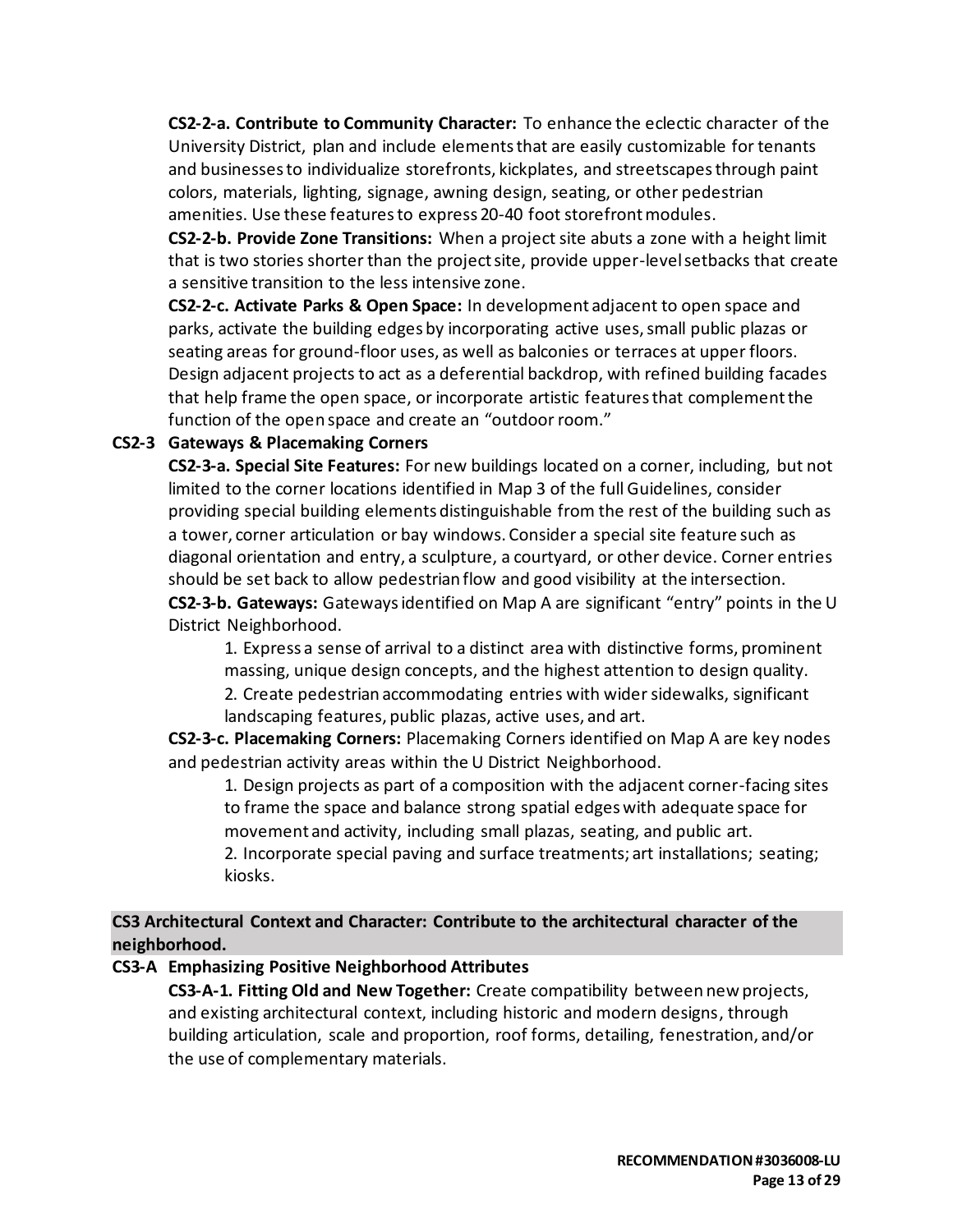**CS3-A-2. Contemporary Design:** Explore how contemporary designs can contribute to the development of attractive new forms and architectural styles; as expressed through use of new materials or other means.

**CS3-A-3. Established Neighborhoods:** In existing neighborhoods with a well-defined architectural character, site and design new structures to complement or be compatible with the architectural style and siting patterns of neighborhood buildings.

**CS3-A-4. Evolving Neighborhoods:** In neighborhoods where architectural character is evolving or otherwise in transition, explore ways for new development to establish a positive and desirable context for others to build upon in the future.

### **CS3-B Local History and Culture**

**CS3-B-1. Placemaking:** Explore the history of the site and neighborhood as a potential placemaking opportunity. Look for historical and cultural significance, using neighborhood groups and archives as resources.

**CS3-B-2. Historical/Cultural References:** Reuse existing structures on the site where feasible as a means of incorporating historical or cultural elements into the new project.

### *University Supplemental Guidance:*

### **CS3-1 University District Architectural Character**

**CS3-1-a. Architectural Styles:** Foster the eclectic mix of architectural styles and forms on the block and throughout the neighborhood while maintaining articulated base designs that are pedestrian-oriented. Repetition of architectural forms and character, whether visually adjacent or within the U District, is strongly discouraged.

**CS3-1-b. Predominant Styles:** Complement and continue predominant styles or materials when the immediate context of a site is comprised of buildings or a collection of buildings with local significance or identifiable architectural styles or similar materials. **CS3-1-c. Historic Patterns:** Articulate building forms and facades to respond to historic platting patterns to create compatibility between contemporary architecture and existing development**.**

**CS3-1-d. Horizontal and Vertical Patterns:** Respond to nearby predominant horizontal and vertical patterns and datum lines, and take cues from design elements in older structures such as campus gothic style, punched windows, texture-rich materials, and thoughtful detailing.

# **CS3-2 Adaptive Reuse & Preservation**

**CS3-2-a. Existing Structures & Facades:** Preserve or rehabilitate existing structures or facades, especially those with architectural merit, local significance, and/or quality materials including brick.

**CS3-2-b. Repurpose Materials:** Creatively repurpose materials, signage, and other physical pieces from existing development into new projects to create a connection with the neighborhood's past and contribute to a sense of place.

### **PUBLIC LIFE**

**PL1 Connectivity: Complement and contribute to the network of open spaces around the site and the connections among them.**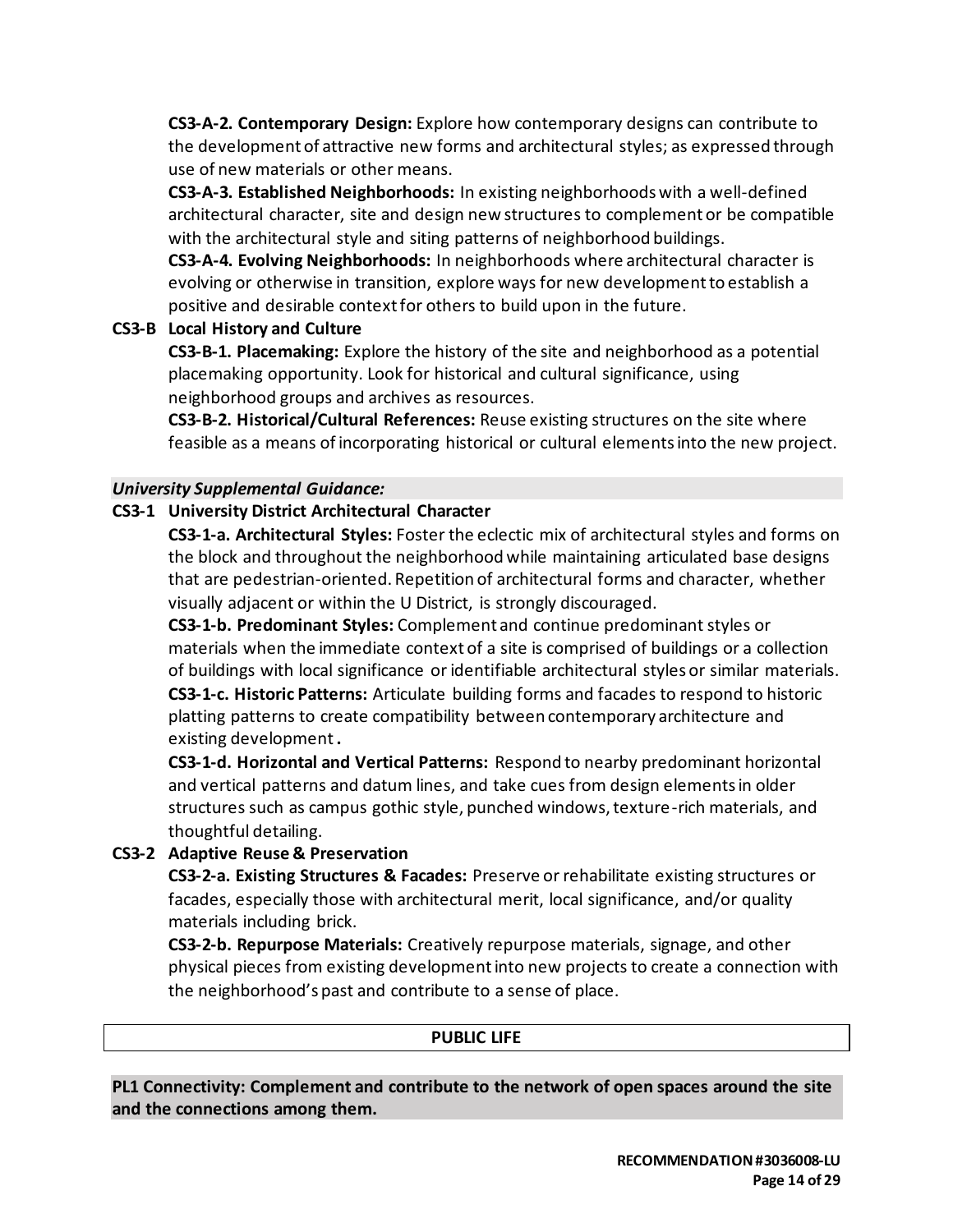#### **PL1-A Network of Open Spaces**

**PL1-A-1. Enhancing Open Space:** Design the building and open spaces to positively contribute to a broader network of open spaces throughout the neighborhood. **PL1-A-2. Adding to Public Life:** Seek opportunities to foster human interaction through an increase in the size and quality of project-related open space available for public life.

#### **PL1-B Walkways and Connections**

**PL1-B-1. Pedestrian Infrastructure:** Connect on-site pedestrian walkways with existing public and private pedestrian infrastructure, thereby supporting pedestrian connections within and outside the project.

**PL1-B-2. Pedestrian Volumes:** Provide ample space for pedestrian flow and circulation, particularly in areas where there is already heavy pedestrian traffic or where the project is expected to add or attract pedestrians to the area.

**PL1-B-3. Pedestrian Amenities:**Opportunities for creating lively, pedestrian oriented open spaces to enliven the area and attract interest and interaction with the site and building should be considered.

#### **PL1-C Outdoor Uses and Activities**

**PL1-C-1. Selecting Activity Areas:** Concentrate activity areas in places with sunny exposure, views across spaces, and in direct line with pedestrian routes.

**PL1-C-2. Informal Community Uses:** In addition to places for walking and sitting, consider including space for informal community use such as performances, farmer's markets, kiosks and community bulletin boards, cafes, or street vending.

**PL1-C-3. Year-Round Activity:** Where possible, include features in open spaces for activities beyond daylight hours and throughout the seasons of the year, especially in neighborhood centers where active open space will contribute vibrancy, economic health, and public safety.

#### *University Supplemental Guidance:*

#### **PL1-1 Networks & Connections to Community Open Space**

**PL1-1-a. Engage the Public Realm:** Include open space at grade that physically or visually engages the public realm: Options include plazas, public courtyards, play areas, gardens, and ground level patios.

**PL1-1-b. Green Streets & Green Spines:** Projects located on Green Streets and within the U District Green Spines: Include multiple types of publicly-accessible open spaces and private amenity spaces that address the public realm including: balconies and unit patios, pocket plazas, strategic setbacks at grade for seating areas and play areas, and upper-level setbacks with terraces or patios.

**PL1-1-c. Burke-Gilman Trail:** For projects adjacent to the Burke-Gilman Trail, provide physical and visual connections for pedestrians and cyclists. Design trail-facing facades with active uses, including retail, amenity space, and unit stoops or patios.

**PL1-1-d. Alleyways:** Treat all alleyways as potential pedestrian routes: Incorporate windows, entries, art, lighting, and active uses on alley-facing facades to activate and improve safety in alleys.

#### **PL1-2 Shared Alleys & Mid-Block Pedestrian Connections**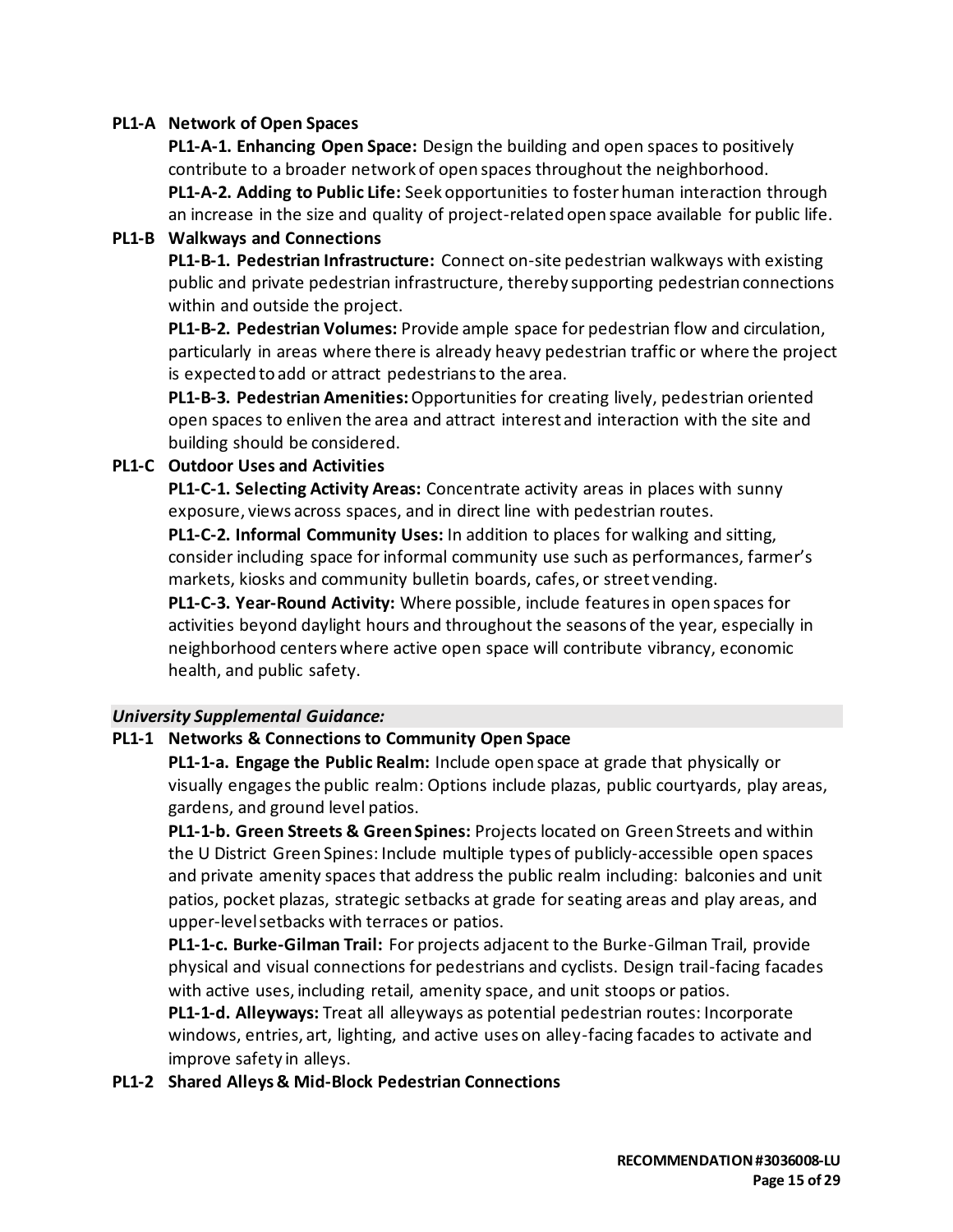**PL1-2-a. Pedestrian-Priority Network:** Reinforce existing movement patterns and introduce connections that weave a pedestrian-priority network throughout the neighborhood with mid-block pedestrian pathways and shared alleys.

**PL1-2-b. Connect Street to Alley:** East-west mid-block pedestrian connections from the street to alley are strongly encouraged on blocks within the "Mid-block Pedestrian Pathway Priority Area." Projects within the approximate middle third of the block are the preferred location for mid-block pedestrian connections.

**PL1-2-c. Activate Second "Fronts":** Design facades adjacent to mid-block pedestrian connections and shared alleys as a second "front" with activating uses:

1. Locate active ground-level uses along shared alleys and pedestrian pathways, including secondary entrances for businesses and individual unit entries separated by grade or setbacks for residential uses.

2. Avoid long blank walls. Where unavoidable due to service uses, treat blank walls with artwork, interesting materials, lighting, and/or architectural features.

**PL1-2-d. People-Friendly Spaces:** Create usable, safe, people-friendly spaces:

1. Include upper-level balconies or terraces so that occupiable spaces overlook shared alleys and mid-block connections.

2. Strive for clear sightlines. Where mid-block connections do not cross the rightof-way or do not align across an alley or street, provide a focal point and wayfinding features at the visual terminus.

3. Incorporate secondary spaces for impromptu gatherings, play opportunities, outdoor seating, and bike racks.

**PL1-2-e. Signage & Wayfinding:** Create consistent signage & incorporate wayfinding elements:

1. Install wayfinding elements on street and alley facades to highlight entrances to alleys and midblock crossings including special architectural treatments, creative signage, ground treatments, lighting, and façade design. Strive for continuity of design features throughout the neighborhood.

2. Incorporate street furniture, art installations, creative paving, paint patterns or lighting throughout shared alleys and mid-block connections.

### **PL2 Walkability: Create a safe and comfortable walking environment that is easy to navigate and well-connected to existing pedestrian walkways and features.**

### **PL2-A Accessibility**

**PL2-A-1. Access for All:** Provide access for people of all abilities in a manner that is fully integrated into the project design. Design entries and other primary access points such that all visitors can be greeted and welcomed through the front door.

**PL2-A-2. Access Challenges:**Add features to assist pedestrians in navigating sloped sites, long blocks, or other challenges.

### **PL2-B Safety and Security**

**PL2-B-1. Eyes on the Street:** Create a safe environment by providing lines of sight and encouraging natural surveillance.

**PL2-B-2. Lighting for Safety:** Provide lighting at sufficient lumen intensities and scales, including pathway illumination, pedestrian and entry lighting, and/or security lights.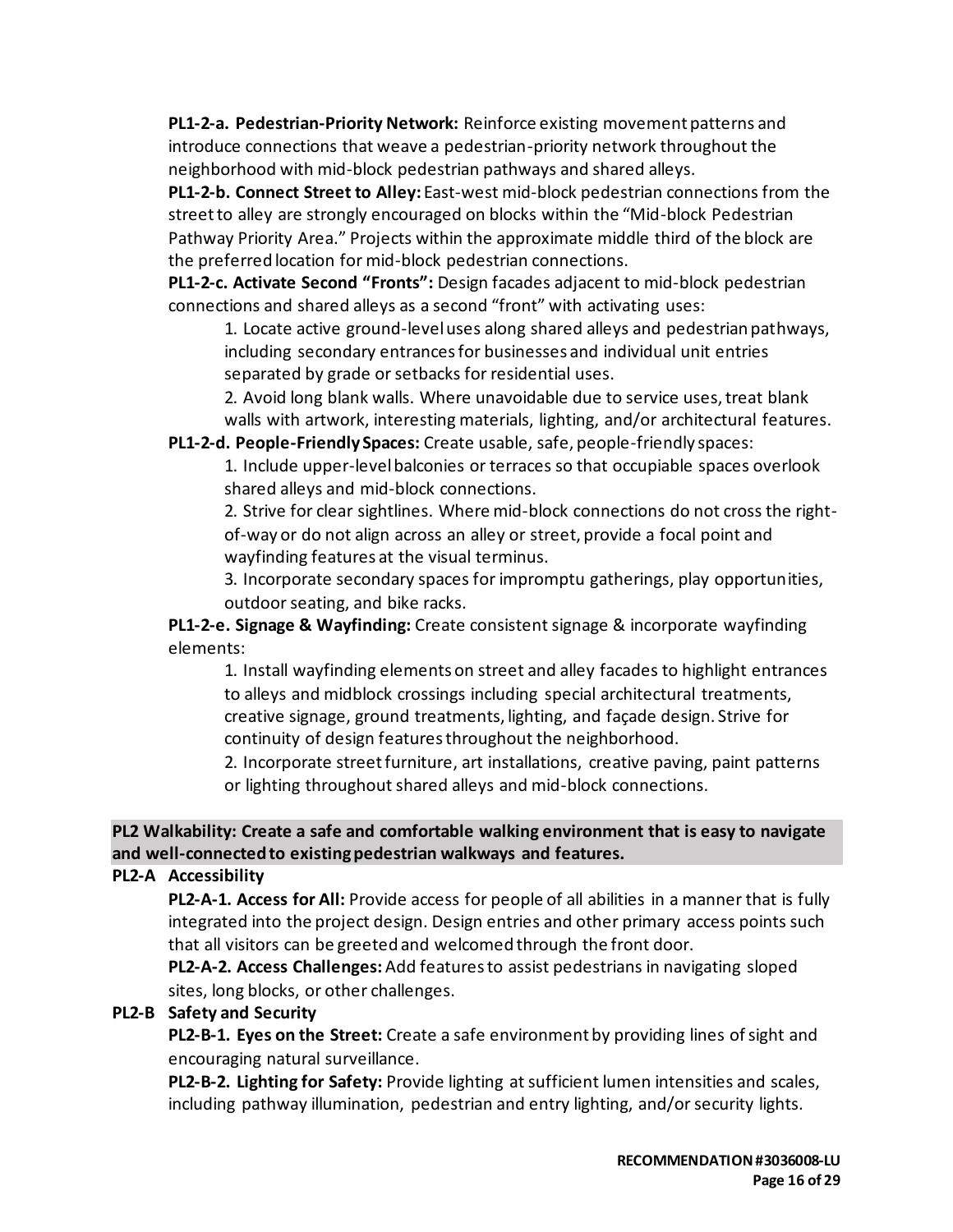**PL2-B-3. Street-Level Transparency:** Ensure transparency of street-level uses (for uses such as nonresidential uses or residential lobbies), where appropriate, by keeping views open into spaces behind walls or plantings, at corners, or along narrow passageways.

### **PL2-C Weather Protection**

**PL2-C-1. Locations and Coverage:** Overhead weather protection is encouraged and should be located at or near uses that generate pedestrian activity such as entries, retail uses, and transit stops.

**PL2-C-2. Design Integration:** Integrate weather protection, gutters and downspouts into the design of the structure as a whole, and ensure that it also relates well to neighboring buildings in design, coverage, or other features.

**PL2-C-3. People-Friendly Spaces:** Create an artful and people-friendly space beneath building.

#### **PL2-D Wayfinding**

**PL2-D-1. Design as Wayfinding:** Use design features as a means of wayfinding wherever possible.

**PL3 Street-Level Interaction: Encourage human interaction and activity at the street-level with clear connections to building entries and edges.**

#### **PL3-A Entries**

**PL3-A-1. Design Objectives:** Design primary entries to be obvious, identifiable, and distinctive with clear lines of sight and lobbies visually connected to the street.

**PL3-A-2. Common Entries:** Multi-story residential buildings need to provide privacy and security for residents but also be welcoming and identifiable to visitors.

**PL3-A-3. Individual Entries:** Ground-related housing should be scaled and detailed appropriately to provide for a more intimate type of entry.

**PL3-A-4. Ensemble of Elements:** Design the entry as a collection of coordinated elements including the door(s), overhead features, ground surface, landscaping, lighting, and other features.

#### **PL3-B Residential Edges**

**PL3-B-1. Security and Privacy:** Provide security and privacy for residential buildings through the use of a buffer or semi-private space between the development and the street or neighboring buildings.

**PL3-B-2. Ground-level Residential:** Privacy and security issues are particularly important in buildings with ground-level housing, both at entries and where windows are located overlooking the street.

**PL3-B-3. Buildings with Live/Work Uses:** Maintain active and transparent facades in the design of live/work residences. Design the first floor so it can be adapted to other commercial use as needed in the future.

**PL3-B-4. Interaction:** Provide opportunities for interaction among residents and neighbors.

### **PL3-C Retail Edges**

**PL3-C-1. Porous Edge:** Engage passersby with opportunities to interact visually with the building interior using glazing and transparency. Create multiple entries where possible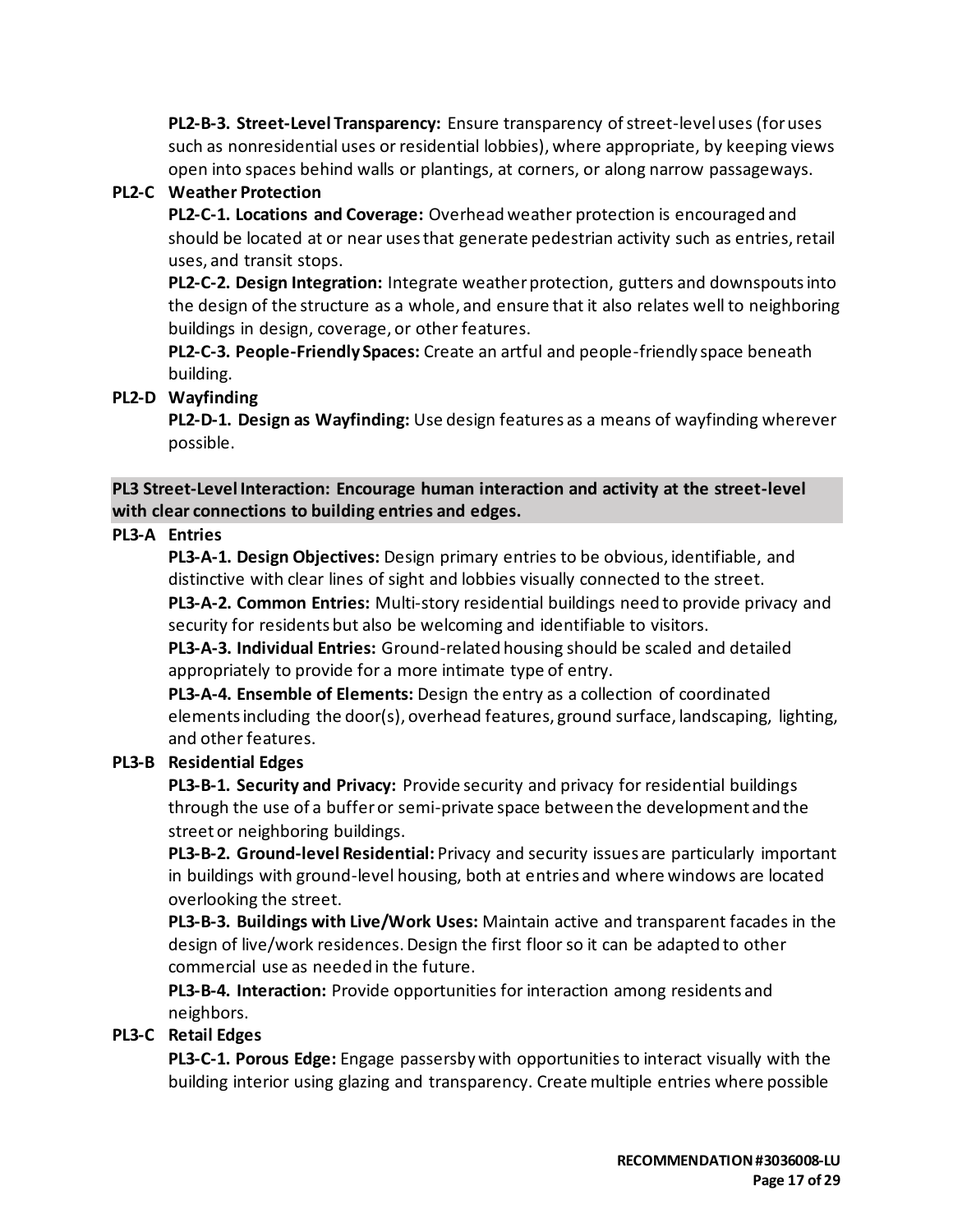and make a physical and visual connection between people on the sidewalk and retail activities in the building.

**PL3-C-2. Visibility:**Maximize visibility into the building interior and merchandise displays. Consider fully operational glazed wall-sized doors that can be completely opened to the street, increased height in lobbies, and/or special lighting for displays. **PL3-C-3. Ancillary Activities:** Allow space for activities such as sidewalk vending, seating, and restaurant dining to occur. Consider setting structures back from the street or incorporating space in the project design into which retail uses can extend.

#### *University Supplemental Guidance:*

#### **PL3-1 Entries**

**PL3-1-a. Prominent Design:** Design prominent, accommodating entries with vertical emphasis and intricate architectural interest at a variety of scales. Use high-quality materials and detailing to create an identifiable entrance and welcoming experience for visitors and users.

**PL3-1-b. Grade Separations:** Avoid grade separations at retail entries: Step building floor plates along sloped sites to avoid raised or below-grade entries for commercial along the sidewalk.

**PL3-1-c. Courtyard Entries:** Courtyard entries should be physically and visually accessible from the street. Units facing the courtyard should have a porch, stoop, or deck associated with the dwelling unit to support community interaction. Any fences or gates should be set back from the sidewalk to incorporate a semi-public transitional space.

### **PL3-2 Ground-Level Residential Design**

**PL3-2-a. Articulate Units:** Articulate individual dwelling units and provide usable stoops or patios for street-facing residential units. Include architectural detailing that expresses a residential use, such as contrasting trim, hardware, awnings, mailboxes, address numbers, and appropriately scaled materials. Provide opportunities for personalization.

**PL3-2-b. Rowhouse-Style:** Use rowhouse-style units at the base of residential structures to transition to the pedestrian sidewalk and street; they provide large windows, entries, patios and other activating features.

**PL3-2-c. Buffer Space:** Provide adequate buffer space as a transition from the sidewalk to residential uses for visual connection and passive surveillance of the public realm. Raise units slightly above grade or provide an adequate setback. Use buffers of low walls, planters, and layered landscaping; avoid tall fences and patios below grade.

**PL3-2-d. Shared Space:** Where direct-unit entries are challenging due to a site's physical constraints, include a generous main entry with occupiable shared space or forecourt to create a "front porch" for residents. Provide ample space for bicycles, seating, furniture, and planters.

### **PL3-3 Mixed Use Corridors & Commercial Frontages**

**PL3-3-a. Street Wall:** Maintain a well-defined street wall on mixed-use corridors to create an urban character. Incorporate strategic setbacks at corners and entries for seating, usable open space, and landscaping.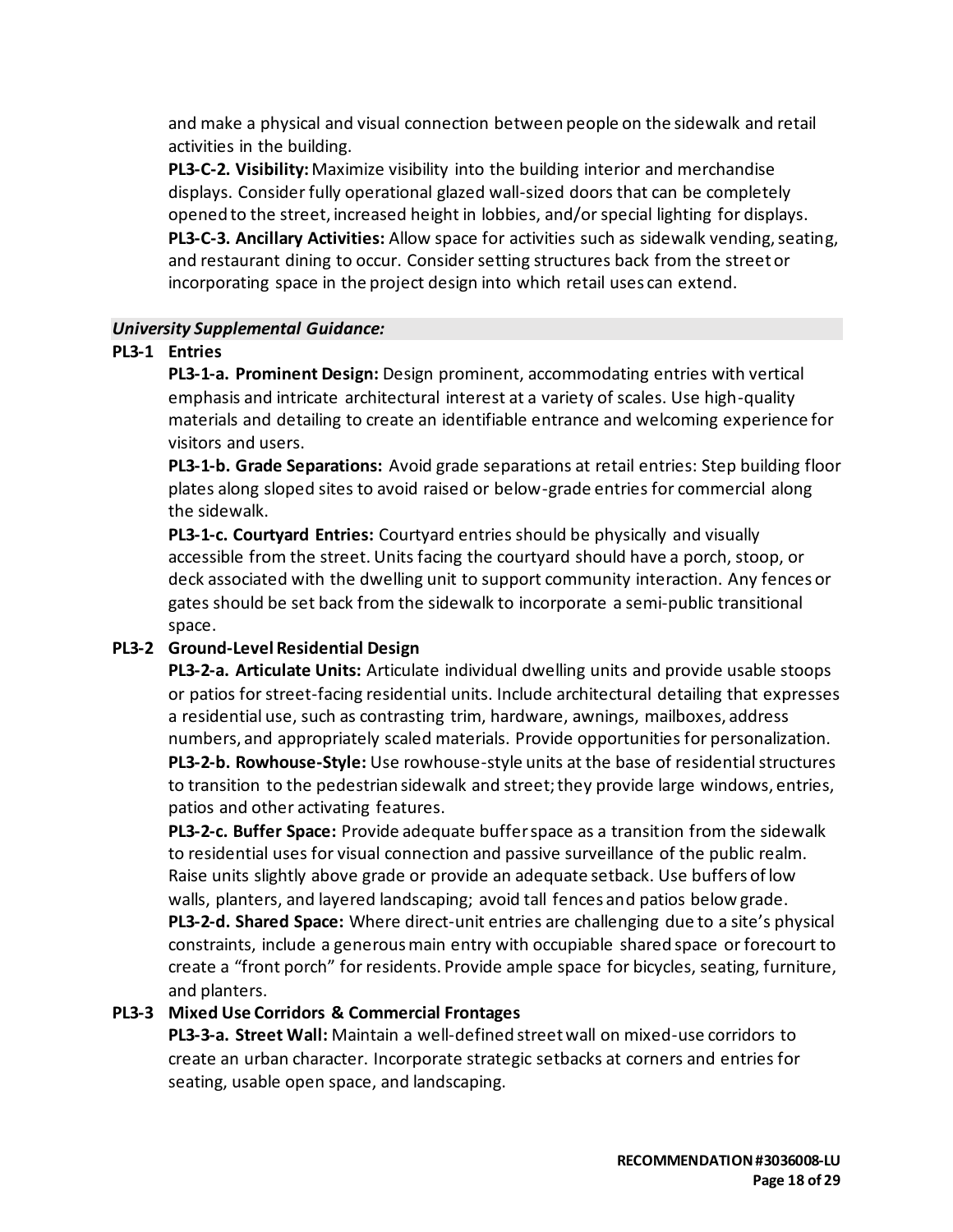**PL3-3-b. Human-Scaled Experience:** Provide frequent entrances, expressed breaks, and architectural interest at regular intervals of 20-30 feet (regardless of uses/ tenants occupying ground-level spaces) to create a human-scaled experience and accommodate the presence or appearance of small storefronts. Add unique features to long sections of storefront systems.

**PL3-3-c. Residential Entries & Signage:** Residential entries for upper-floor residential uses and residential signage should not dominate the street frontage over commercial uses.

**PL3-3-d. Non-Activating Uses:** Minimize the size and presence of residential lobbies and other non-activating uses to maintain the commercial intensity and viability of mixeduse corridors.

**PL3-3-e. Edge:** Design a porous, engaging edge for all commercial uses at street-level. Include operable windows at all levels of the building and especially at the street level to maximize permeability and activate the streetscape. Design street-level facades that open to or near sidewalk level allowing uses to spill out, and provide areas for outdoor seating.

**PL3-3-f. Adaptability:** Design live-work units and all other non-commercial spaces for conversion to street-accessed commercial uses over the life of a building. Provide a direct path to the entry from the sidewalk, transitional areas that can be used as outdoor seating, awnings, and pavement treatments. Avoid or minimize tall, structural sills that would inhibit future storefront flexibility. Use recessed entries and nonpermanent solutions for privacy for residential uses, such as movable planters. Unit layout should separate living spaces from work space, to provide appropriate privacy for living spaces.

# **PL4 Active Transportation: Incorporate design features that facilitate active forms of transportation such as walking, bicycling, and use of transit.**

# **PL4-A Entry Locations and Relationships**

**PL4-A-1. Serving all Modes of Travel:** Provide safe and convenient access points for all modes of travel.

**PL4-A-2. Connections to All Modes:** Site the primary entry in a location that logically relates to building uses and clearly connects all major points of access.

# **PL4-B Planning Ahead for Bicyclists**

**PL4-B-1. Early Planning:** Consider existing and future bicycle traffic to and through the site early in the process so that access and connections are integrated into the project along with other modes of travel.

**PL4-B-2. Bike Facilities:** Facilities such as bike racks and storage, bike share stations, shower facilities and lockers for bicyclists should be located to maximize convenience, security, and safety.

**PL4-B-3. Bike Connections:** Facilitate connections to bicycle trails and infrastructure around and beyond the project.

### **PL4-C Planning Ahead For Transit**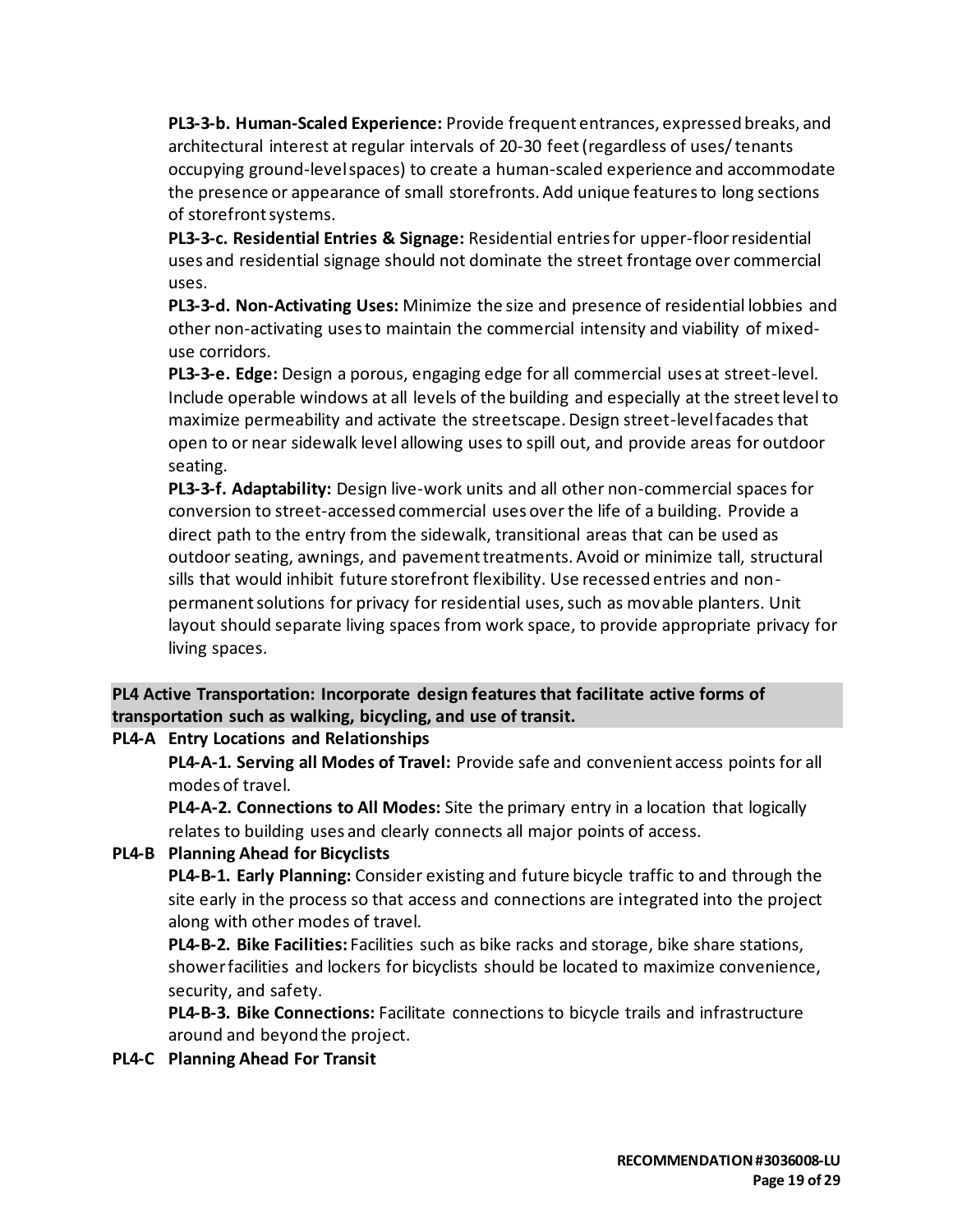**PL4-C-1. Influence on Project Design:** Identify how a transit stop (planned or built) adjacent to or near the site may influence project design, provide opportunities for placemaking.

**PL4-C-2. On-site Transit Stops:** If a transit stop is located onsite, design project-related pedestrian improvements and amenities so that they complement any amenities provided for transit riders.

**PL4-C-3. Transit Connections:** Where no transit stops are on or adjacent to the site, identify where the nearest transit stops and pedestrian routes are and include design features and connections within the project design as appropriate.

#### *University Supplemental Guidance:*

#### **PL4-1 Bicycle Circulation & Parking**

**PL4-1-a. Efficient & Secure Parking:** Design bicycle parking for efficiency and security. Bicycle use and parking should be encouraged to promote a healthy and active neighborhood and to support local businesses. Bicycle racks should be plentiful, and either be from the Seattle Department of Transportation's bike parking program or be an approved rack of similar "inverted U" or "staple style".

**PL4-1-b. Placemaking:** Integrate design features into bicycle facilities that enhance placemaking, such as having a uniform color for bike racks within the U District or having distinctive place-names designed into the racks.

**PL4-1-c. Convenient Location:** Locate bicycle parking and bicycle racks in convenient locations for residents and temporary users with easy access, weather protection, and minimal grade changes. Provide direct routes from bicycle lanes to bicycle parking in garages or bicycle racks, and provide signage that directs bicyclists to these facilities. When bicycle parking is located indoors, minimize obstructions, and consider using sliding or automatic doors.

### **PL4-2 Connections and Facilities for Transit**

**PL4-2-a. Connections to Light-Rail:** Ensure convenient connections to the light-rail station for development near the station or other high-volume transit stops. This might include voluntary setbacks to afford widened sidewalks, chamfered building corners, and/or recessed entries to facilitate higher pedestrian volumes near the stations.

**PL4-2-b. Integrated Waiting Areas:** Integrate waiting areas for transit and vehicle pickup into the building design, rather than adjacent to the street, where possible and with approval of agencies. Include shelters, large canopies, lean bars, and benches.

### **DESIGN CONCEPT**

# **DC1 Project Uses and Activities: Optimize the arrangement of uses and activities on site.**

### **DC1-A Arrangement of Interior Uses**

**DC1-A-1. Visibility:** Locate uses and services frequently used by the public in visible or prominent areas, such as at entries or along the street front.

**DC1-A-2. Gathering Places:** Maximize the use of any interior or exterior gathering spaces.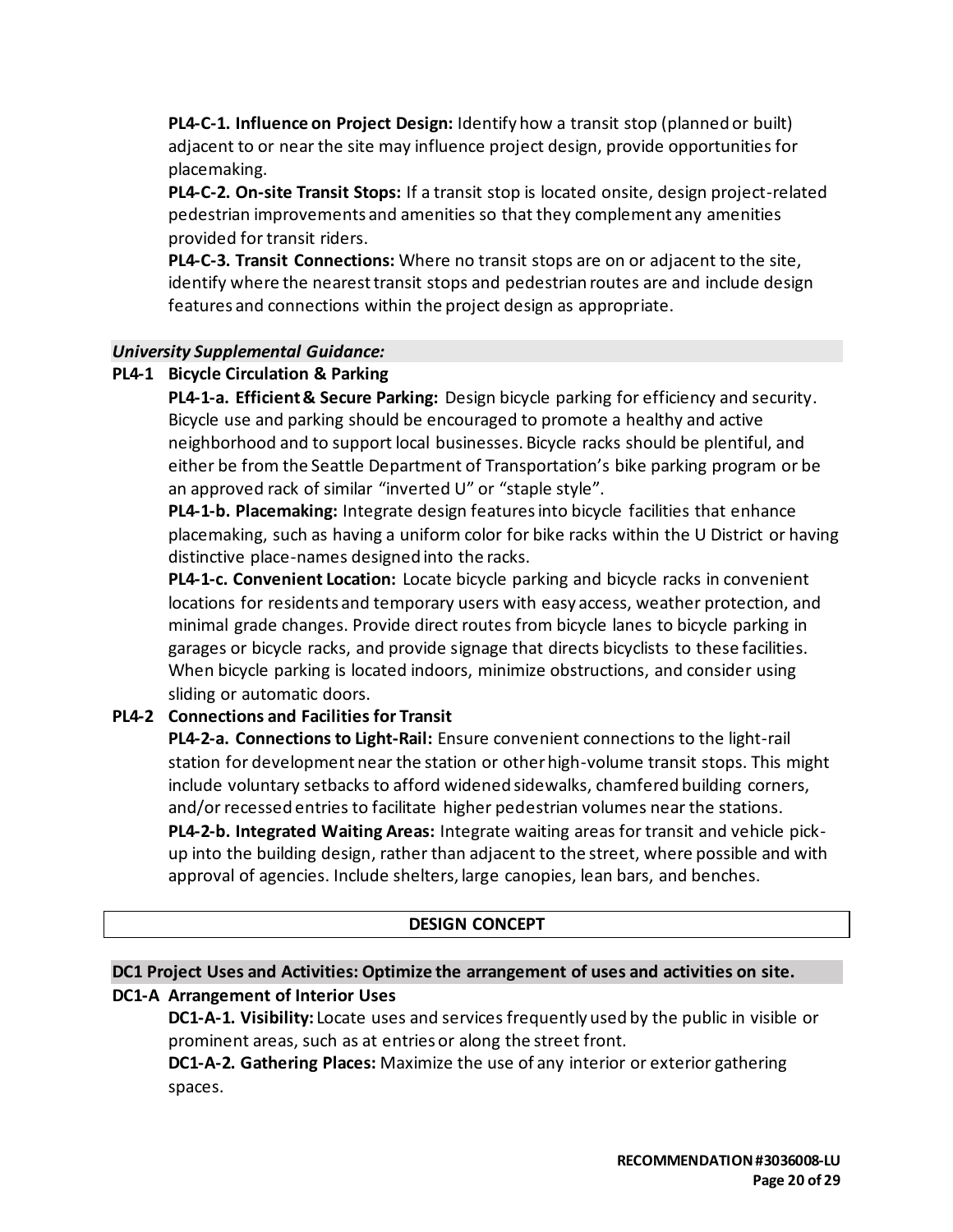**DC1-A-3. Flexibility:** Build in flexibility so the building can adapt over time to evolving needs, such as the ability to change residential space to commercial space as needed. **DC1-A-4. Views and Connections:** Locate interior uses and activities to take advantage of views and physical connections to exterior spaces and uses.

### **DC1-B Vehicular Access and Circulation**

**DC1-B-1. Access Location and Design:** Choose locations for vehicular access, service uses, and delivery areas that minimize conflict between vehicles and non-motorists wherever possible. Emphasize use of the sidewalk for pedestrians, and create safe and attractive conditions for pedestrians, bicyclists, and drivers.

**DC1-B-2. Facilities for Alternative Transportation:** Locate facilities for alternative transportation in prominent locations that are convenient and readily accessible to expected users.

#### **DC1-C Parking and Service Uses**

**DC1-C-1. Below-Grade Parking:** Locate parking below grade wherever possible. Where a surface parking lot is the only alternative, locate the parking in rear or side yards, or on lower or less visible portions of the site.

**DC1-C-2. Visual Impacts:** Reduce the visual impacts of parking lots, parking structures, entrances, and related signs and equipment as much as possible.

**DC1-C-3. Multiple Uses:** Design parking areas to serve multiple uses such as children's play space, outdoor gathering areas, sports courts, woonerf, or common space in multifamily projects.

**DC1-C-4. Service Uses:** Locate and design service entries, loading docks, and trash receptacles away from pedestrian areas or to a less visible portion of the site to reduce possible impacts of these facilities on building aesthetics and pedestrian circulation.

#### *University Supplemental Guidance:*

### **DC1-1 Activating Uses**

**DC1-1-a. Street Frontages:** Maximize active uses along street frontages and minimize the amount of frontage dedicated to lobby/lounges, office, and leasing spaces - uses which an be located elsewhere in the building. Provide a high frequency of entries for both commercial and residential uses.

**DC1-1-b. Commercial Spaces:** Group commercial spaces (or live-work) at corners and clusters at street level rather than fragmenting them between lobbies and other ground-floor uses.

**DC1-1-c. Passive Surveillance:** Where residential uses face on-site or public open spaces, parks, or access drive, balance privacy layering with passive surveillance by incorporating stoops, patios, and balconies, lighting. Minimize garage frontages at these locations.

### **DC1-2 Visual and Safety Impacts**

**DC1-2-a. Service Entries & Trash Receptacles:** Locate service entries and trash receptacles within the building, mid-block along shared alleys and away from pedestrian crossings or gathering spots at mid-block connections.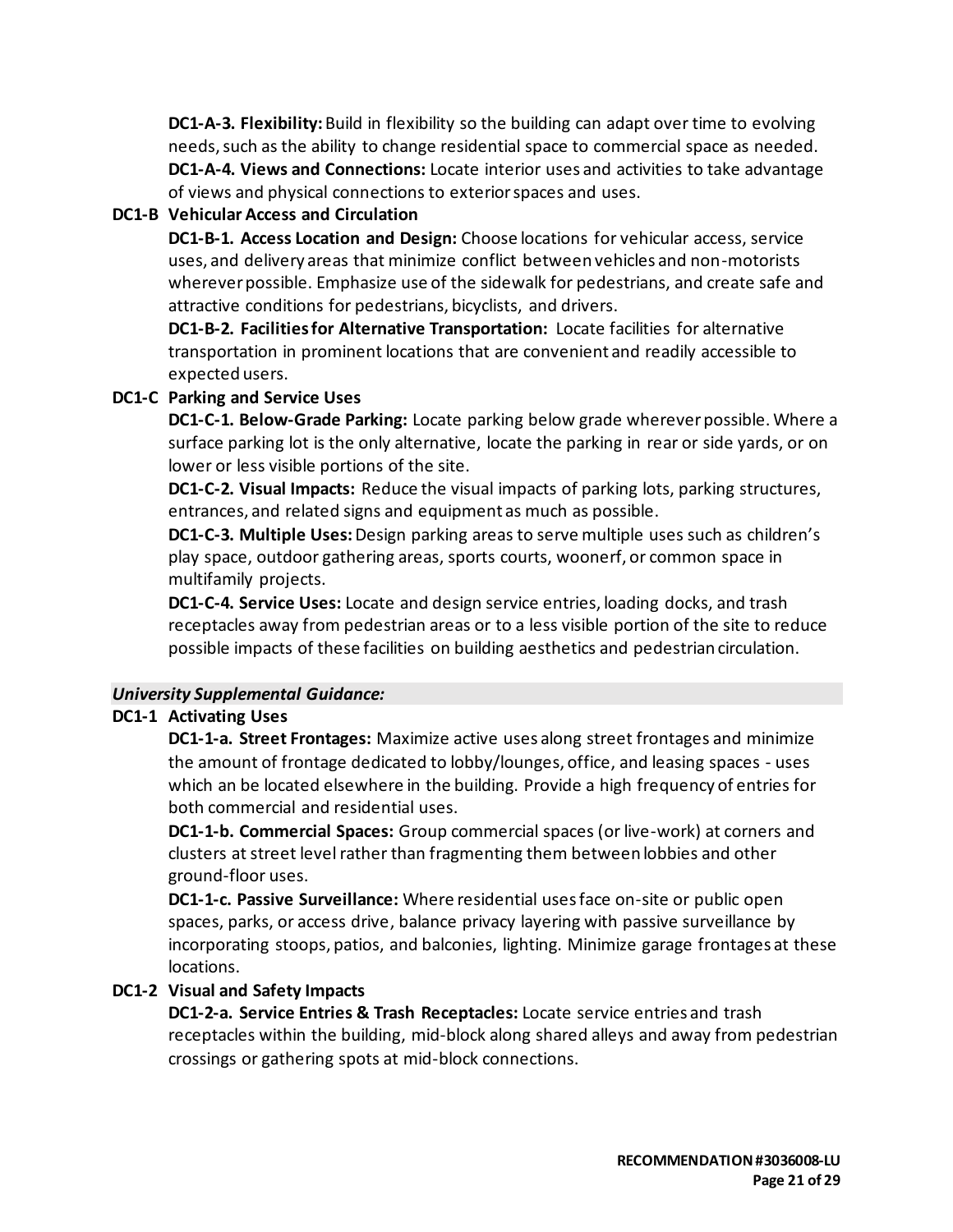**DC1-2-b. High-Quality Materials:** Use high quality materials and finishes for all service screening and garage doors with artful treatments and architectural detailing that reinforces the design concept and contributes to visual interest at street level. **DC2-2-c. Above Grade Parking:** Wrap any above grade parking with active uses to minimize 'dead facades'. Design any above-grade parking with a high degree of architectural detailing consistent with the non-vehicle design, possibly integrating changing displays or community artwork.

#### **DC1-3 Shared Open Spaces**

**DC2-3-a. Access Drives:** If access drives are provided on site, design them as shared space for pedestrians, cyclists, and vehicles to move slowly and safely. Include entries, windows, landscaping, and opportunities for personalization. Curbless drive aisles are desirable.

**DC2-3-b. Layout:** Design the layout of the open space and surrounding uses intentionally to function as shared community space. Include landscaping, pedestrian amenities, lighting, and paving treatments that clearly delineate paths from gathering areas.

## **DC2 Architectural Concept: Develop an architectural concept that will result in a unified and functional design that fits well on the site and within its surroundings.**

#### **DC2-A Massing**

**DC2-A-1. Site Characteristics and Uses:** Arrange the mass of the building taking into consideration the characteristics of the site and the proposed uses of the building and its open space.

**DC2-A-2. Reducing Perceived Mass:** Use secondary architectural elements to reduce the perceived mass of larger projects.

### **DC2-B Architectural and Facade Composition**

**DC2-B-1. Façade Composition:** Design all building facades—including alleys and visible roofs— considering the composition and architectural expression of the building as a whole. Ensure that all facades are attractive and well-proportioned.

**DC2-B-2. Blank Walls:** Avoid large blank walls along visible façades wherever possible. Where expanses of blank walls, retaining walls, or garage facades are unavoidable, include uses or design treatments at the street level that have human scale and are designed for pedestrians.

### **DC2-C Secondary Architectural Features**

**DC2-C-1. Visual Depth and Interest:** Add depth to facades where appropriate by incorporating balconies, canopies, awnings, decks, or other secondary elements into the façade design. Add detailing at the street level in order to create interest for the pedestrian and encourage active street life and window shopping (in retail areas). **DC2-C-2. Dual Purpose Elements:** Consider architectural features that can be dual purpose— adding depth, texture, and scale as well as serving other project functions. **DC2-C-3. Fit With Neighboring Buildings:** Use design elements to achieve a successful fit between a building and its neighbors.

**DC2-D Scale and Texture**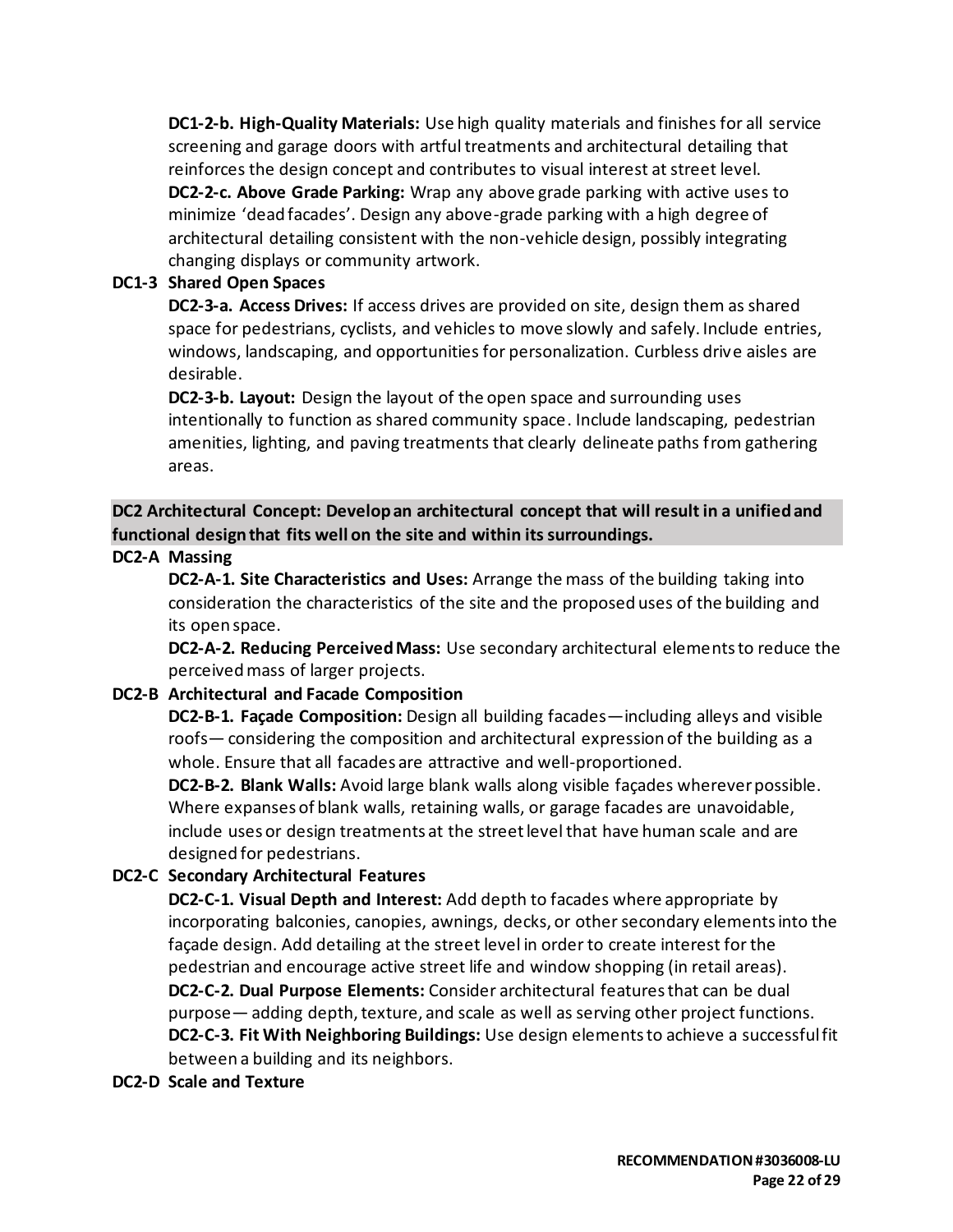**DC2-D-1. Human Scale:** Incorporate architectural features, elements, and details that are of human scale into the building facades, entries, retaining walls, courtyards, and exterior spaces in a manner that is consistent with the overall architectural concept **DC2-D-2. Texture:** Design the character of the building, as expressed in the form, scale, and materials, to strive for a fine-grained scale, or "texture," particularly at the street level and other areas where pedestrians predominate.

#### **DC2-E Form and Function**

**DC2-E-1. Legibility and Flexibility:** Strive for a balance between building use legibility and flexibility. Design buildings such that their primary functions and uses can be readily determined from the exterior, making the building easy to access and understand. At the same time, design flexibility into the building so that it may remain useful over time even as specific programmatic needs evolve.

#### *University Supplemental Guidance:*

#### **DC2-1 Massing & Reducing Bulk and Scale**

**DC2-1-a. Response to Context:** Design building massing and form to express an intentional and original response to the context, streetscape and all guidelines, not merely a reflection of the code-allowable building envelope.

**DC2-1-b. Large Buildings:** Reduce the bulk and scale of large buildings: A large building should be legible as a series of discrete forms at multiple scales to reduce perceived bulk, create interest, and help users understand how the building is occupied.

1. Break up larger development into multiple buildings and smaller masses with pass-throughs and pathways

2. Alternatively, give the impression of multiple, smaller-scale buildings by employing different facade treatments at intervals that complement the context by articulating the building at regular intervals

3. Employ purposeful modulation that is meaningful to the overall composition and building proportion, or that expresses individual units or modules. Avoid over-modulation. Changes in color and material should typically be accompanied by a legible change in plane and/or design language.

4. Opt for distinctive and sculptural forms and elements, especially in highly visible locations or corners.

**DC2-1-c. Building Base:** Design the building base to create a solid and "grounded" form that transitions to a human-scale at the street. The height of the base/podium should be proportional to and substantial enough to "anchor" the upper massing.

**DC2-1-d. Upper-Level Step-Backs:** Use upper-level step-backs to maintain a human scale along the street and respond to historic datums.

**DC2-1-e. Addressing the Public Realm:** Ensure that building massing does not dominate the public realm: Setbacks along the sidewalk should be open to the sky. Where overhangs create usable open space at grade, provide an adequate ceiling height generally at least two stories—with lighting and design detail to create a welcoming space.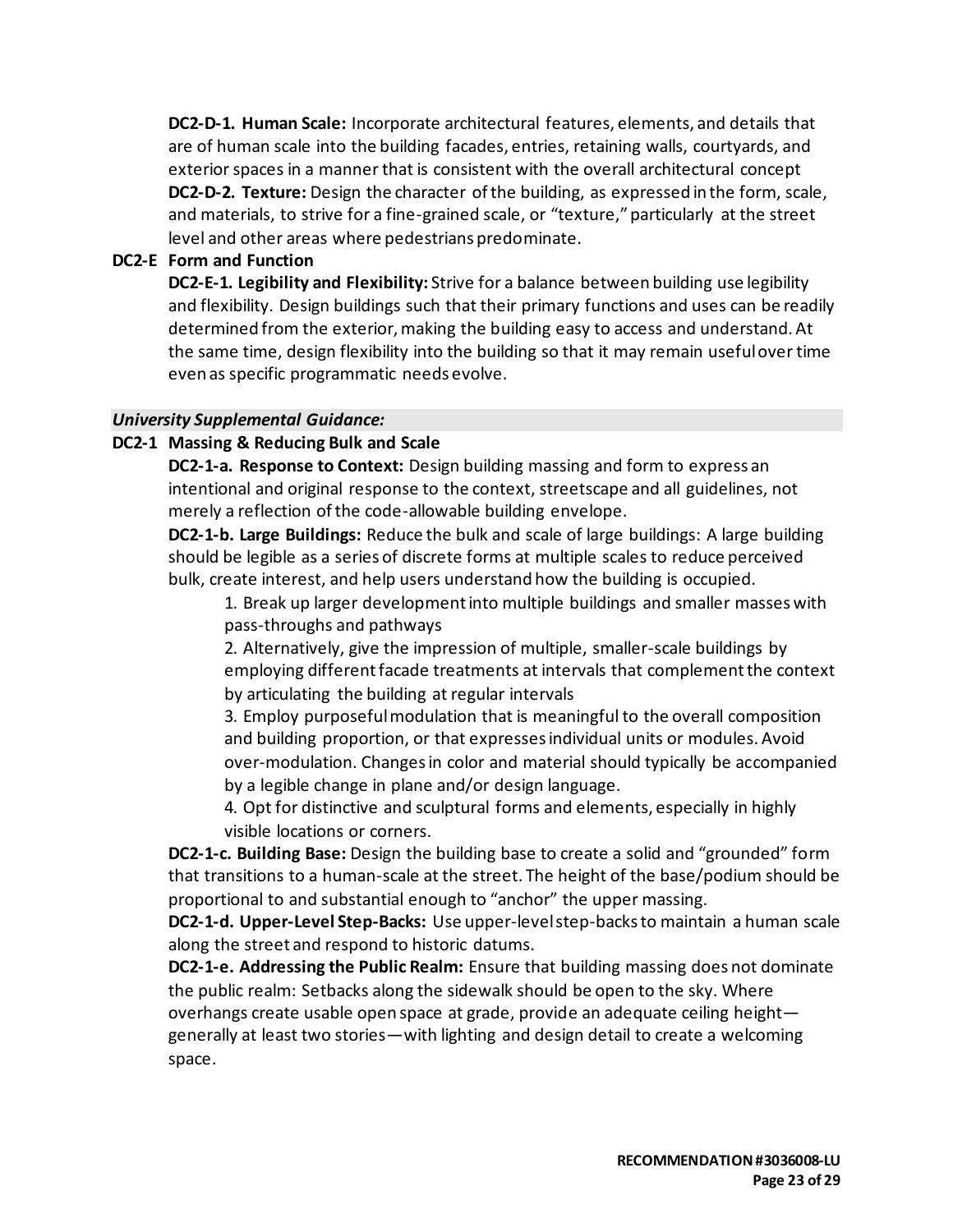**DC2-1-f. Stairs & Elevator Cores:** Locate vertical stair and elevator cores internally to minimize height impacts to the street. Stair cores visible to the street should be designed as a prominent feature with a high degree of transparency.

### **DC2-2 Architectural Concept & Façade Composition**

**DC2-2-a. Context-Sensitive Approach:** Embrace contemporary design through distinctive, elegant forms that demonstrate a context-sensitive approach to massing and facade design.

**DC2-2-b. Mix Styles:** Create a finely-grained mix of complementary buildings and architectural styles on a block, taking cues from established patterns such as frequent entries, the use of brick and other highly-articulated materials.

**DC2-2-c. Cohesive Design:** Reinforce the massing and design concept with a deliberate palette that limits the number of materials, colors, and fenestration patterns to achieve design cohesion.

**DC2-2-d. Base Materials:** Use brick, stone or other high-quality, durable, and nonmonolithic materials as the predominant base material to reinforce a strong base massing.

**DC2-2-e. Color Application:** Employ a restrained and purposeful application of bold or high-contrast colors and moments of whimsy to contribute to the eclectic character of the University District, without overwhelming the streetscape.

**DC2-2-f. Roof Lines:** Provide architectural interest with legible roof lines or the top of the structure that is clearly distinguishable from the facade walls.

**DC2-2-g. Large Masses:** Avoid expanses of large panels with minimal detailing, and do not rely on the use of colored cladding alone to provide visual interest: Break down large masses or facades by 1) using quality materials that provide relief and interest through shadow lines, depth of fenestration, and detailing, and 2) delineating a base, middle, and top with architectural detailing and massing.

**DC2-2-h. Detailing:** Intentionally detail joints, reveals, and fasteners to articulate and reinforce the design concept.

**DC2-2-i. Depth:** Incorporate depth into building facades, especially those with minimal modulation and boxy massing. Integrate facade depth and shadow casting detail, including projecting elements, setbacks and expression of window reveals, to give visual richness and interest. Recessed windows of 6-8 inches are preferable to window trims or fins applied to flush windows.

# **DC2-3 Pedestrian-Scaled Streetscape Design**

**DC2-3-a. Visual Interest:** Design facades to a human-scaled rhythm and proportion and avoid monotonous repetition of the storefront or module by providing points of interest every 15-30 feet. Layer a hierarchical arrangement of articulation and detailing at a variety of scales to express a high degree of quality and visual interest by including features such as articulated mullions, setbacks, patios, intricate architectural detailing, art, light fixtures, entries, planters, and window groupings.

**DC2-3-b. Retaining Walls:** Limit the height and use of retaining walls along streets, open spaces, and in other areas of the public realm. Use stepped terraces as a preferred solution to resolve grade differences.

**DC2-4 Service & Mechanical Elements**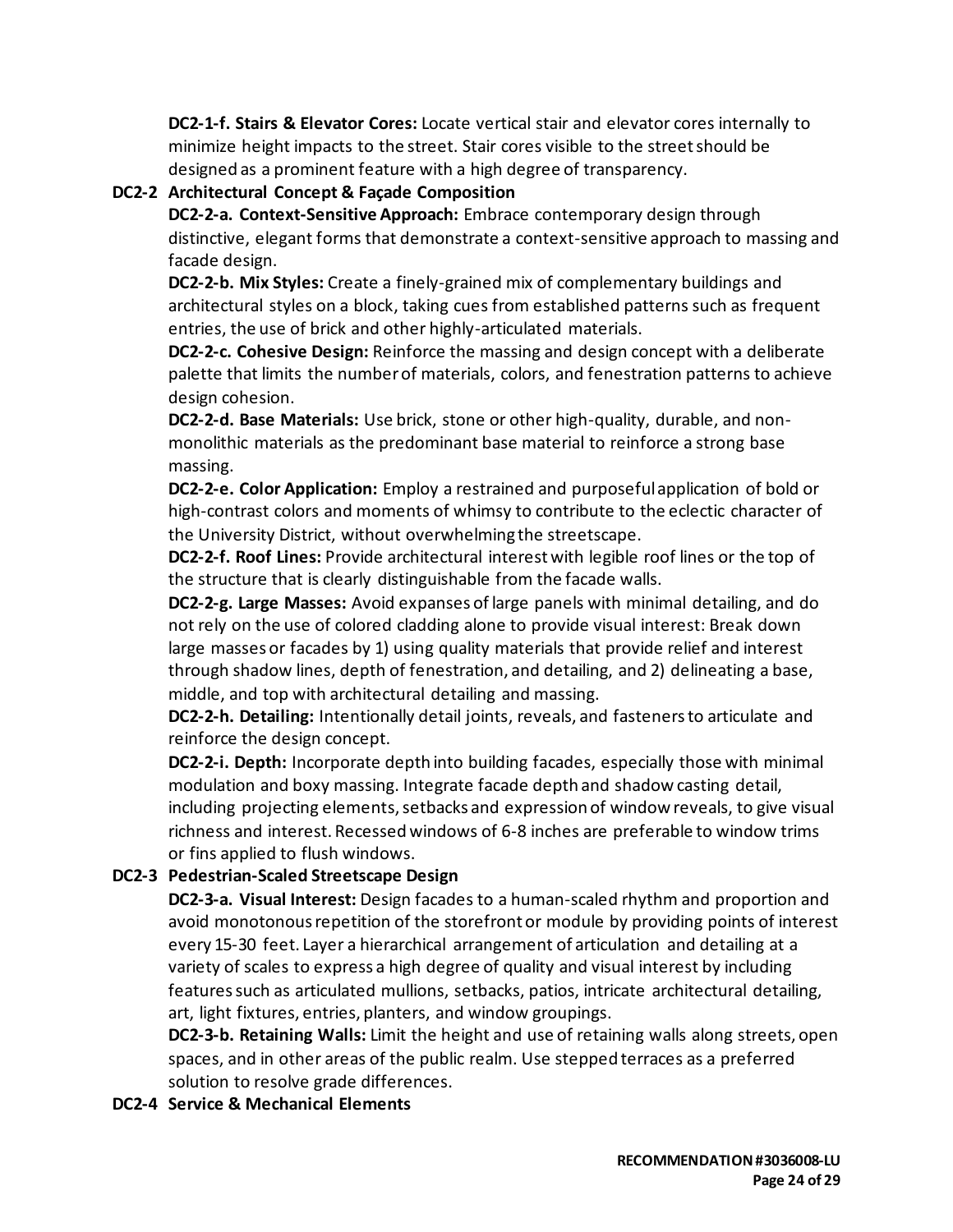**DC2-4-a. Design Concept:** Intentionally design wall venting for commercial uses and other screening for mechanical equipment on the roof or affixed to the building into the overall design concept.

**DC2-4-b. Façade Design:** Integrate building service elements, such as drainage pipes, grilles, screens, vents, louvres, and garage entry doors into the overall facade design, and use these features as opportunities to provide artful or unique applications.

#### **DC2-5 Blank Walls**

**DC2-5-a. Materials & Expression:** Finish visible walls and rooftops with quality materials or artistic expressions that reinforce the design concept, avoiding simplistic treatments of cladding with only color changes.

**DC2-5-b. Visual Scale & Interest:** On party walls visible from streets, provide visual scale and interest with murals or other legible artistic or architectural expressions, including joint patterns, plane changes, and/or proportions that break down the scale of large walls.

#### **DC2-6 Tall Buildings**

**DC2-6-a. Response to Context**: Integrate and transition to a surrounding fabric of differing heights; relate to existing visual datums, the street wall and parcel patterns. Respond to prominent nearby sites and/or sites with axial focus or distant visibility, such as waterfronts, public view corridors, street ends.

**DC2-6-b. Tall Form Placement, Spacing & Orientation**: Locate the tall forms to optimize the following: minimize shadow impacts on public parks, plazas and places; maximize tower spacing to adjacent structures; afford light and air to the streets, pedestrians and public realm; and minimize impacts to nearby existing and future planned occupants. **DC2-6-c. Tall Form Design**: Avoid long slabs and big, unmodulated boxy forms, which

cast bigger shadows and lack scale or visual interest. Consider curved, angled, shifting and/or carved yet coherent forms. Shape and orient tall floorplates based on context, nearby opportunities and design concepts, not simply to maximize internal efficiencies. Modulation should be up-sized to match the longer, taller view distances.

**DC2-6-d. Intermediate Scales**: To mediate the extra height/scale, add legible, multistory intermediate scale elements: floor groupings, gaskets, off-sets, projections, sky terraces, layering, or other legible modulations to the middle of tall forms. Avoid a single repeated extrusion from building base to top.

**DC2-6-e. Shape & Design All Sides**: Because towers are visible from many viewpoints/distances, intentionally shape the form and design all sides (even party walls), responding to differing site patterns and context relationships. Accordingly, not all sides may have the same forms or display identical cladding.

**DC2-6-f. Adjusted Base Scale**: To mediate the form's added height, design a 1-3 story base scale, and/or highly legible base demarcation to transition to the ground and mark the 'street room' proportion. Tall buildings require several scale readings, and the otherwise typical single-story ground floor appears squashed by the added mass above. **DC2-6-g. Ground Floor Uses**: Include identifiable primary entrances-scaled to the tall

form - and provide multiple entries. Include genuinely activating uses or grade-related residences to activate all streets.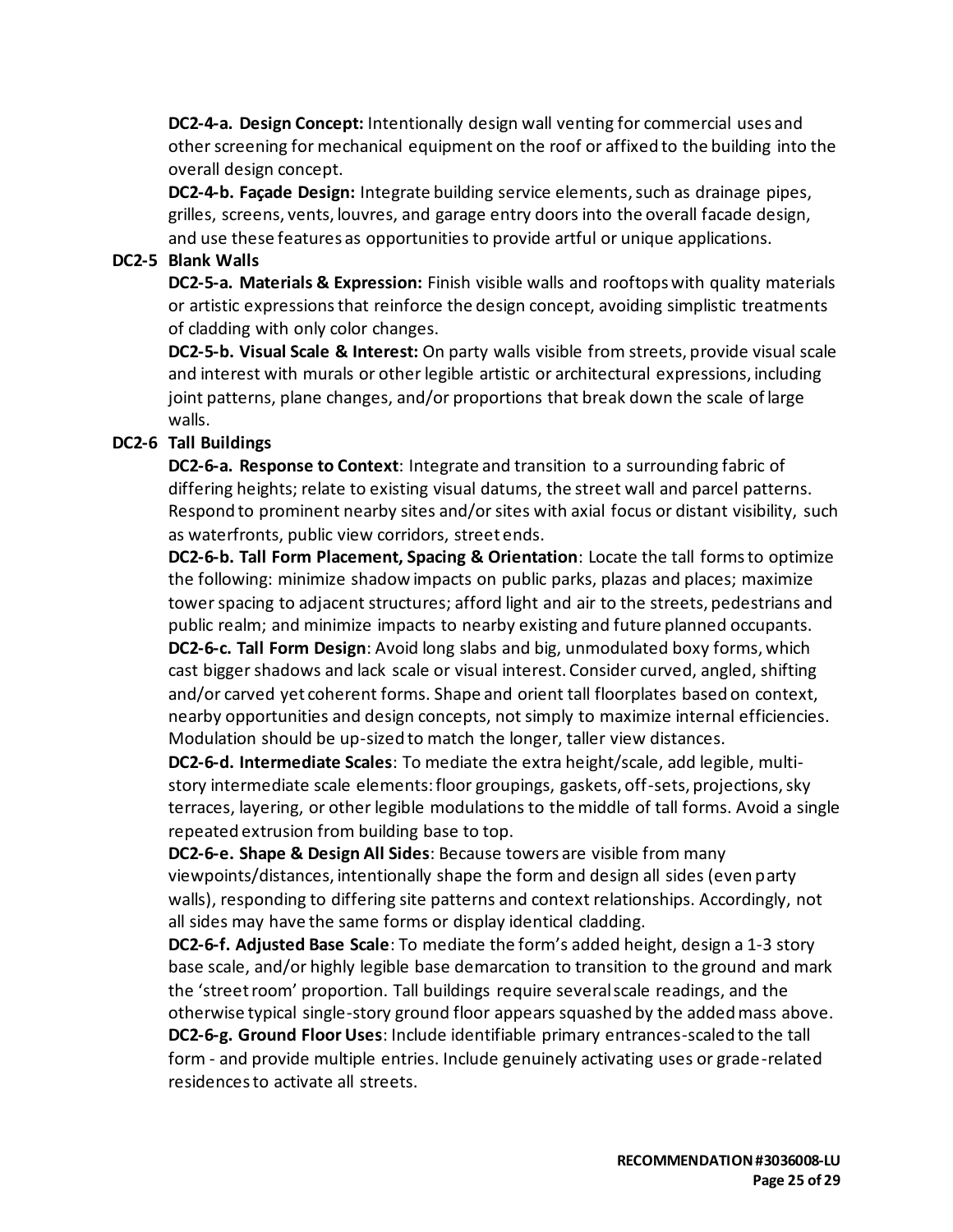**DC2-6-h. Facade Depth & Articulation**: Use plane changes, depth, shadow, and texture to provide human scale and interest and to break up the larger facade areas of tall buildings, especially in the base/lower 100 feet. Compose fenestration and material dimensions to be legible and richly detailed from long distances.

**DC2-6-i. Quality & 6th Elevations**: Intentionally design and employ quality materials and detailing, including on all soffits, balconies, exterior ceilings and other surfaces seen from below, including lighting, vents, etc.

**DC2-6-j. Transition to the Sky & Skyline Composition**: Create an intentional, designed terminus to the tall form and enhance the skyline (not a simple flat 'cut-off'). Integrate all rooftop elements and uses into the overall design, including mechanical screens, maintenance equipment, amenity spaces and lighting. Applicants should design and show how the tall buildings will contribute to the overall skyline profile and variety of forms.

**DC2-6-k. Architectural Presence:** Consider citywide visual appearance when designing tall buildings, both as an individual structure and as a collection with other tall buildings, as these will be visible from many vantage points throughout Seattle.

**DC2-6-l. Landmarks & Wayfinding:** Design tall buildings with memorable massing and forms, to serve as landmarks that enhance a sense of place and contribute to wayfinding in the U District.

**DC3 Open Space Concept: Integrate open space design with the building design so that they complement each other.**

### **DC3-A Building-Open Space Relationship**

**DC3-A-1. Interior/Exterior Fit:** Develop an open space concept in conjunction with the architectural concept to ensure that interior and exterior spaces relate well to each other and support the functions of the development.

# **DC3-B Open Space Uses and Activities**

**DC3-B-1. Meeting User Needs:** Plan the size, uses, activities, and features of each open space to meet the needs of expected users, ensuring each space has a purpose and function.

**DC3-B-2. Matching Uses to Conditions:** Respond to changing environmental conditions such as seasonal and daily light and weather shifts through open space design and/or programming of open space activities.

**DC3-B-3. Connections to Other Open Space:** Site and design project-related open spaces to connect with, or enhance, the uses and activities of other nearby public open space where appropriate.

**DC3-B-4. Multifamily Open Space:** Design common and private open spaces in multifamily projects for use by all residents to encourage physical activity and social interaction.

### **DC3-C Design**

**DC3-C-1. Reinforce Existing Open Space:** Where a strong open space concept exists in the neighborhood, reinforce existing character and patterns of street tree planting, buffers or treatment of topographic changes. Where no strong patterns exist, initiate a strong open space concept that other projects can build upon in the future.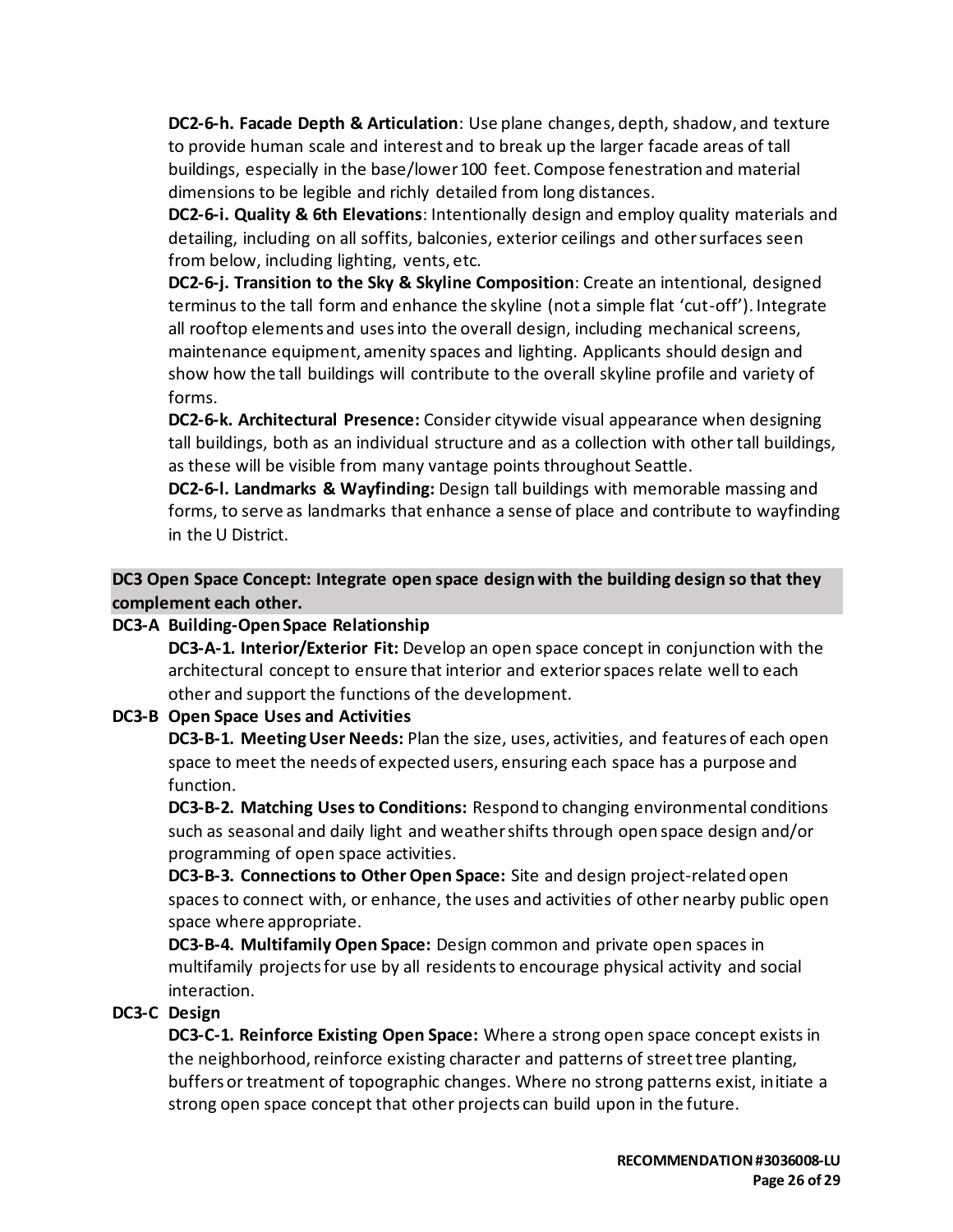**DC3-C-2. Amenities/Features:** Create attractive outdoor spaces suited to the uses envisioned for the project.

**DC3-C-3. Support Natural Areas:** Create an open space design that retains and enhances onsite natural areas and connects to natural areas that may exist off-site and may provide habitat for wildlife.

### *University Supplemental Guidance:*

#### **DC3-1 Open Space Organization & Site Layout**

**DC3-1-a. Arrangement:** Design outdoor amenity areas, open space, and pedestrian pathways to be a focal point and organizing element within the development, break up large sites, and foster permeability. Arrange buildings on site to consolidate open space areas into designed, usable shared spaces or places for large trees instead of "leftover" spaces or drive lanes.

**DC3-1-b. Pedestrian Routes:** Extend pedestrian routes from entry courtyards or forecourts all the way through a project site to improve pedestrian walkability.

**DC3-1-c. Street Orientation:** Arrange residential development, especially townhouse and rowhouses, to orient units towards the street. Where units are oriented towards internal pathways or access drives, design these shared pathways that prioritize the pedestrian experience with paving, landscaping, lighting, stoops, and human-scaled design features.

#### **DC3-2**

**DC3-2-a. Private Amenity Spaces:** Provide a variety of types of outdoor private amenity space instead of only locating private amenity space on rooftops. Include usable patios, terraces, and balconies; opt for usable projecting or recessed balconies instead of flush railings.

**DC3-2-b. Play Areas:** Design shared play areas for children with sightlines to units. **DC3-2-c. Privacy:** Design courtyards to incorporate layered planting and trees that provide privacy to units surrounding the courtyard as well as users.

#### **DC3-3**

**DC3-3-a. Welcoming Design:** Design open spaces at street-level to be welcoming: Semipublic spaces such as forecourts should engage the street and act as a "front porch" for residents. Minimize the use of gates, or visual and physical barriers, especially those adjacent to the street. Any necessary fences or gates should be set far back from the street to create a semi-public transitional space.

**DC3-3-b. Community Interaction:** Open space design and location should support lively community interaction rather than passive space within a development, as well as the larger University District community.

**DC4 Exterior Elements and Finishes: Use appropriate and high quality elements and finishes for the building and its open spaces.**

### **DC4-A Exterior Elements and Finishes**

**DC4-A-1. Exterior Finish Materials:** Building exteriors should be constructed of durable and maintainable materials that are attractive even when viewed up close. Materials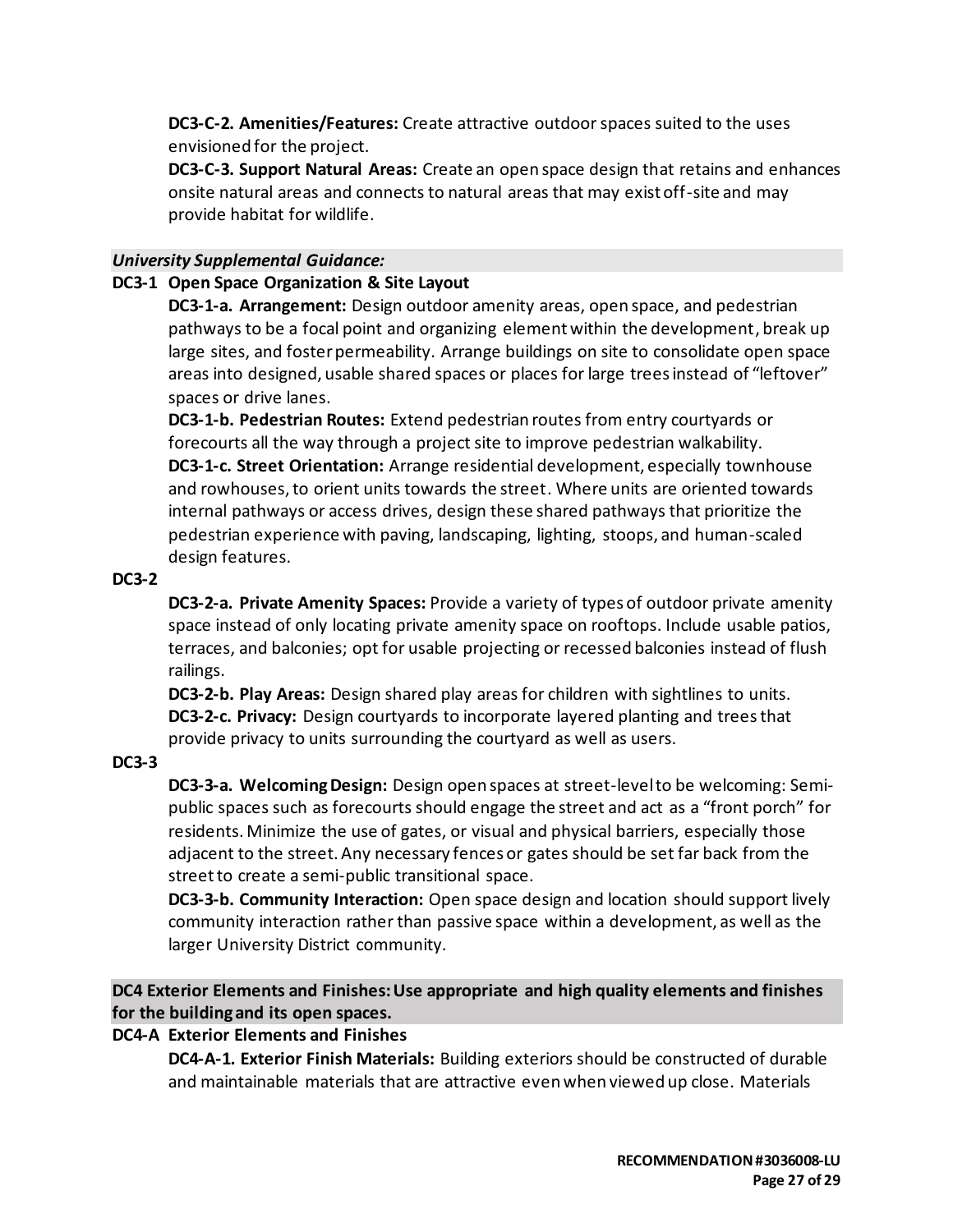that have texture, pattern, or lend themselves to a high quality of detailing are encouraged.

**DC4-A-2. Climate Appropriateness:** Select durable and attractive materials that will age well in Seattle's climate, taking special care to detail corners, edges, and transitions.

# **DC4-B Signage**

**DC4-B-1. Scale and Character:** Add interest to the streetscape with exterior signs and attachments that are appropriate in scale and character to the project and its environs. **DC4-B-2. Coordination with Project Design:** Develop a signage plan within the context of architectural and open space concepts, and coordinate the details with façade design, lighting, and other project features to complement the project as a whole, in addition to the surrounding context.

# **DC4-C Lighting**

**DC4-C-1. Functions:** Use lighting both to increase site safety in all locations used by pedestrians and to highlight architectural or landscape details and features such as entries, signs, canopies, plantings, and art.

**DC4-C-2. Avoiding Glare:** Design project lighting based upon the uses on and off site, taking care to provide illumination to serve building needs while avoiding off-site night glare and light pollution.

### **DC4-D Trees, Landscape, and Hardscape Materials**

**DC4-D-1. Choice of Plant Materials:** Reinforce the overall architectural and open space design concepts through the selection of landscape materials.

**DC4-D-2. Hardscape Materials:** Use exterior courtyards, plazas, and other hard surfaced areas as an opportunity to add color, texture, and/or pattern and enliven public areas through the use of distinctive and durable paving materials. Use permeable materials wherever possible.

**DC4-D-3. Long Range Planning:** Select plants that upon maturity will be of appropriate size, scale, and shape to contribute to the site as intended.

**DC4-D-4. Place Making:** Create a landscape design that helps define spaces with significant elements such as trees.

# **DC4-E Project Assembly and Lifespan**

**DC4-E-1. Deconstruction:** When possible, design the project so that it may be deconstructed at the end of its useful lifetime, with connections and assembly techniques that will allow reuse of materials.

### *University Supplemental Guidance:*

# **DC4-1 Durable, High-Quality Exterior Materials**

**DC4-1-a. Durable & Permanent:** Use materials that provide and evoke durability and permanence: Avoid thin materials that do not age well in Seattle's climate, including those that deform or warp, weather quickly, or require paint as a finish. Use materials in locations that have a durability appropriate for an urban application, especially near grade.

**DC4-1-b. Brick & Masonry:** Brick or other masonry units are the preferred materials, especially for podiums and the first 30-50 feet from grade.